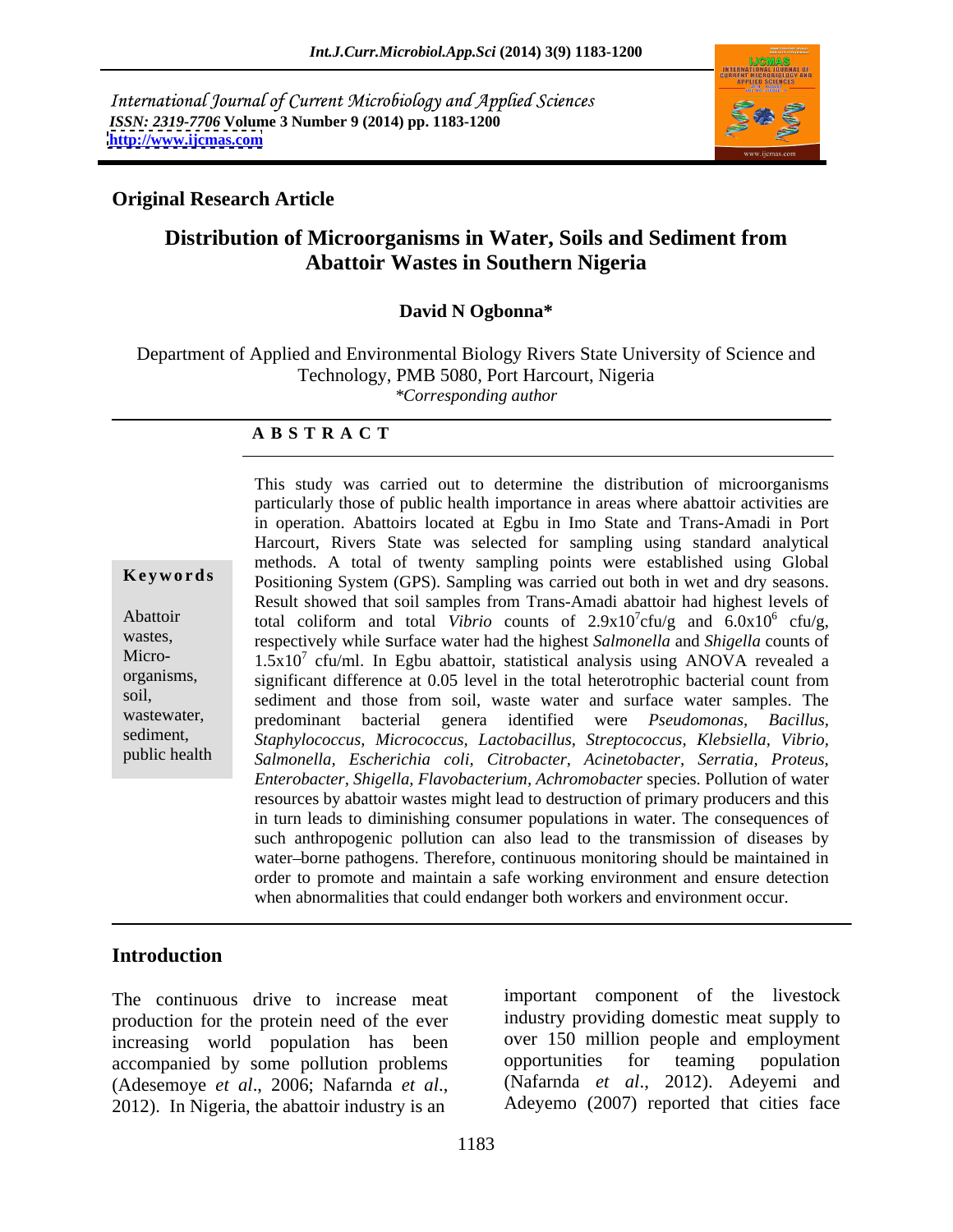serious problems of high volume of wastes Bacteria from abattoir waste discharged into from abattoir due to inadequate disposal technologies and high cost of management. management is lacking in all public abattoirs unlike in developed countries where these (Ogbonnaya, 2008). These abattoir wastes spp., E.coli 0157:H7, Yersinia could be a source of embarrassment since *enterocolitica*, *Campylobacter* spp., have been grossly neglected (Adedipe, 2002; Adeyemi and Adeyemo, 2007). Trom domestic livestock in the abattoir are

Wastewater or effluent generated from the abattoir is characterized by the presence of a high concentration of whole blood of amoebic cysts (Bull and Rogers, 2001;

Also, several pathogenic bacteria and fungi species has been isolated from abattoir wastewater and surface water; including slaughterhouse in Trans-Amadi abattoir, *Staphylococcus, Escherichia coli, Streptococcus, Salmonella, Aspergillus, Mucor, Saccharomyces* and *Penicillium* River Niger. This act could introduce enteric species (Coker *et al*., 2001; Adesomoye *et* pathogens e.g. *Bacillus* sp*.*, *Escherichia* sp*., al*., 2006; Adebowale *et al*., 2010). These etc and excess nutrients into the river, pathogens might threaten public health by resulting to eutrophication (Odeyemi, 1991; migrating into ground water or surface Adeyemo *et al.,* 2002). These consequences water; wind or vectors like animals, birds of anthropogenic pollution during abattoir and arthropods can transmit diseases from these microorganisms (Mason, 1991; diseases by water-borne pathogens, Meadows, 1995; Gauri, 2004 Raheem and eutrophication of water bodies, Morenikeji, 2008).

In Nigeria, adequate abattoir waste stream is disturbed, the sediment releases such that large solid wastes and untreated presenting long term health hazards (Sherer effluents are common sites (Odeyemi, 1991; *et al.*, 1992; Nafarnda *et al*., 2012). Adeyemo, 2002; Adebowale *et al*., 2010) Pathogens present in animal carcasses or facilities are adequately provided rotaviruses, hepatatitis E virus, *Salmonella* conventional methods of waste management *Cryptosporidium parvum*, and *Giardia*  slaughtered food animals and suspended animals and man leading to zoonoses particles of semi- digested and undigested (Adeyemo *et al.,* 2002). These zoonotic feeds within the stomach and intestine of pathogens can exceed millions to billions slaughtered and dressed food animals per gram of feces, and may infect humans (Coker *et al*., 2001). In addition, there may through various routes such as contaminated also be the presence of pathogenic air, contact with livestock animals or their microorganisms, such as *Salmonella, Escherichia coli* (including serotype impacted by animal feces, exposure to 0157:H7), *Shigella*, parasite eggs and potential vectors (such as flies, mosquitoes, Adebowale *et al*., 2010) which are of public food or water contaminated by animal health importance. wastes (Armand-Lefevre *et al*., 1998; water columns can subsequently be absorbed to sediments, and when the bottom the bacteria back into the water columns shed in animal wastes may include spp., *E.coli* 0157:H7, *Yersinia enterocolitica*, *Campylobacter* spp., *lamblia* (Sobsey *et al*., 2002). Fecal wastes from domestic livestock in the abattoir are excreted on the floors of the animal pens, the accumulation of these fecal materials act a collection basin for pathogenic microorganisms which may spread between waste products, swimming in water water fowl, and rodents), or consumption of Schlech *et al*., 2005).

> In Rivers state, wastes generated from a Port Harcourt, Nigeria are channeled directly into one of the tributaries of the operations can lead to the transmission of diseases by water borne pathogens, eutrophication of water bodies,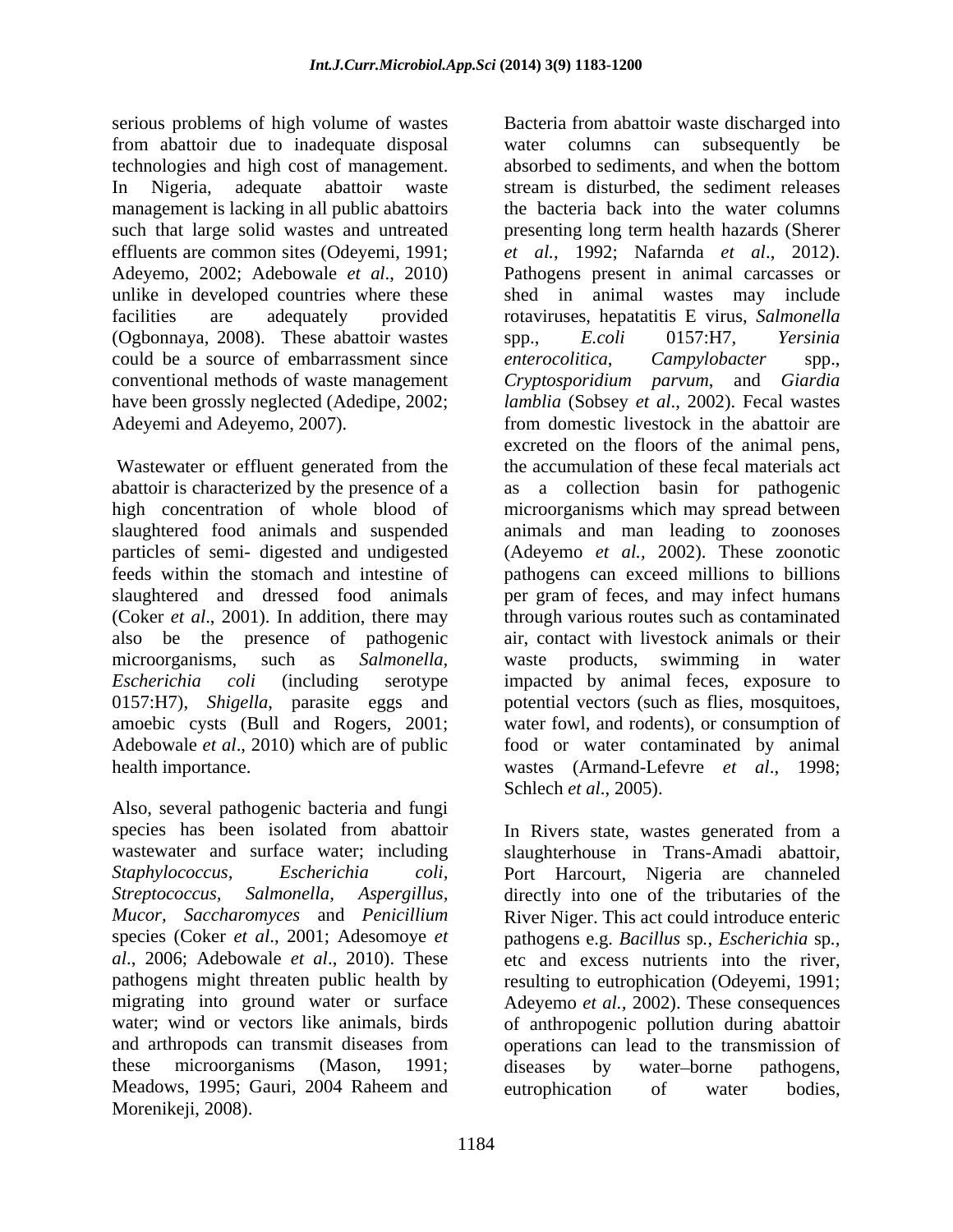accumulation of toxic or recalcitrant spread in the three months of September to chemicals in the soil, destabilization of November. However, the driest months are ecological balance and negative effects on from December to March. The river located human health (Amisu *et al.,* 2003; Nafarnda at the abattoir in Egbu in Imo state is *et al*., 2012). Abu-Ashour *et al* (1994) popularly called the Otamiri River while the revealed that some bacteria also possess the river in Trans Amadi abattoir in Port ability to attach to solid/substrate surfaces by electrostatic hydrogen bonding and hydrophobic interactions. After attachment, Sampling Points they secrete slimy materials that can attract other organisms and nutrients to the A total of twenty (20) sampling points were interface. Attachment to surfaces benefits considered for the study. The sampling microorganisms in several ways both on stations, sampling points' codes, sampling nutritional and survival basis which points' coordinates and types of samples invariably enhances bioremediation (Abu- collected are presented in Table 1. During Ashour *et al.*, 1994). This study therefore is sample collection, Global Positioning aimed at assessing the distribution of System (GPS) machine (Model GPS 76) was microorganisms in the various location sites where abattoir operations are carried out, considering the environmental and public health implications.

# **Materials and Methods**

The study was carried out in abattoirs located at Egbu in Imo State; and Trans- Amadi in Port Harcourt, Rivers State. Egbu C; then prepared using the method of lies within longitude  $05^{\circ}$  28.432' -  $05^{\circ}$ 29.802'N and latitude  $007^{\degree}$  03.200' -  $007^{\degree}$  $04.215'E$  (Fig 1). This area Egbu has a tropical climate. The average relative humidity is about 80%. The inhabitants of the areas are mainly farmers, civil servants, petty traders and casual workers.

Port Harcourt is located on longitude 4 48.442' -  $4^{\circ}$  49.444'N and latitude 007<sup>°</sup>  $\degree$  49.444 N and latitude 007 $\degree$ °  $02.303' - 007^{\circ}$  03.545'E. The climate of Port Harcourt falls within the sub equatorial climate belt. Temperature and humidity are high throughout the year. The area is marked<br>  $\frac{4 \text{ litre}}{70\%}$  alcohol 24 hours before the final<br>
hy two distinct seasons, the wet and dry with 70% alcohol 24 hours before the final by two distinct seasons, the wet and dry seasons, with 70% of the annual rain fall between April and August, while 22% is times with the water sample before the final

from December to March. The river located Harcourt is called the Oginigba creek.

## **Sampling Points**

sample collection, Global Positioning used for the location of the sampling points.

### **Collection of Samples**

### **Soil Samples**

**Study Area** different sampling points coded A, B, C and  $\degree$  28.432' -  $\degree$  05<sup>°</sup> Ekundayo and Obuekwe (1997). Soil sample  $\degree$  03.200' - 007 $\degree$  from point D, which is about 400m from Soil samples were collected from four D from a depth of 0-15cm using soil auger. About 500g of bulked composite soil samples was collected from points A, B and Egbu and Trans Amadi abattoirs served as control sample. The soil samples were collected into labeled polyethylene bags and transported to the laboratory in a cooler packed with ice blocks for analysis.

### ° **Surface Water samples**

° 03.545 E. The climate of Port Surface water samples were collected using the method of Odokuma and Okpokwasili (1993). The collection was carried out using 4 litre plastic bottles previously sterilized with 70% alcohol 24 hours before the final collection. The bottles were rinsed 3 to 4 times with the water sample before the final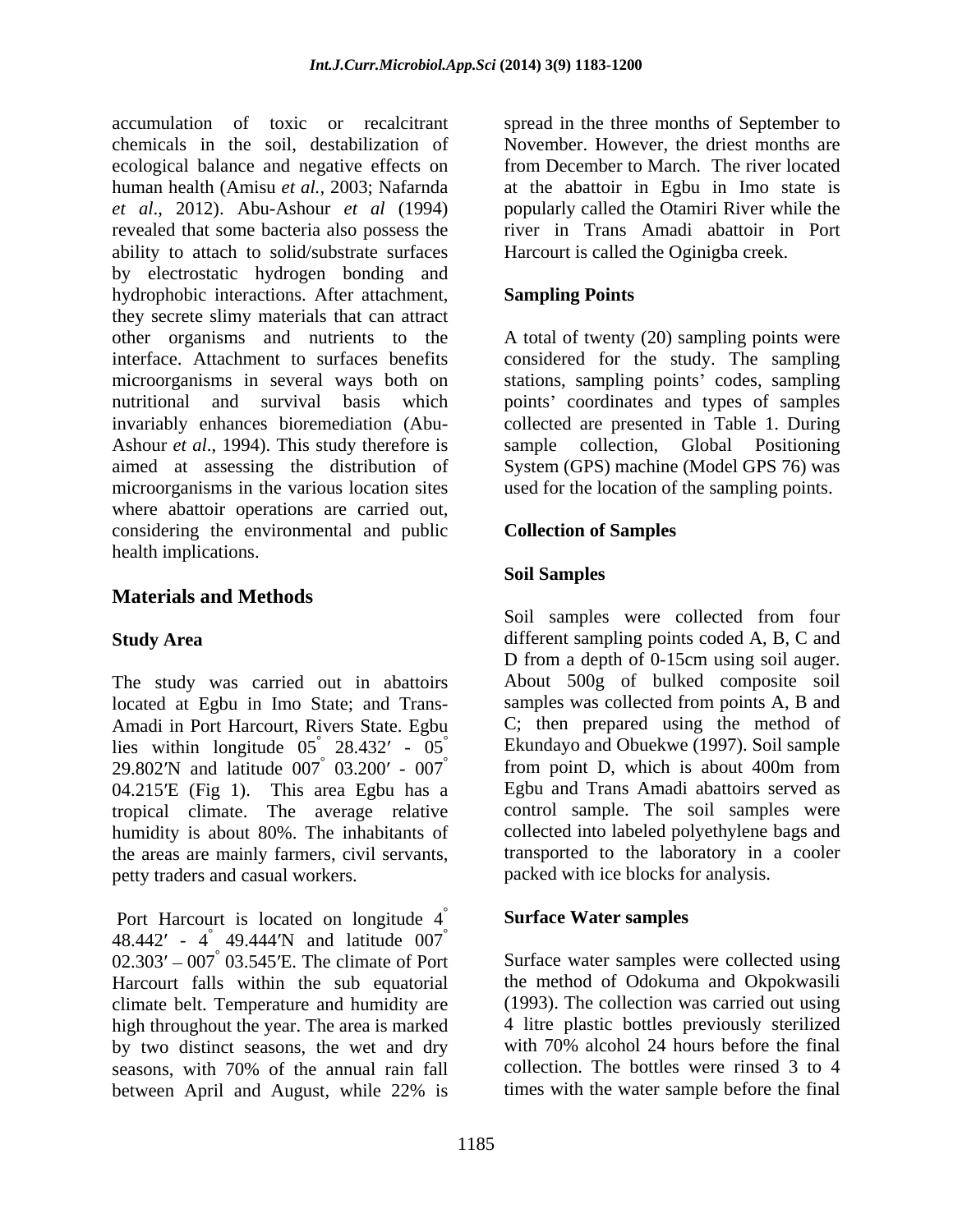collection. The water samples were collected along the course of the river at two different points coded A and B. Point A is the in the abattoirs. The samples were placed in immediate point of discharge of the abattoir wastes into the river, Point B is about 400m transported immediately to the laboratory upstream from Point A. The sample from for analysis. point A served as the test sample while that from point B served as the control sample. To collect the water sample, base of the sterilized sample bottle was held with one Sediment and Soil samples were processed hand, the bottle was plunged about 30cm using the method of Adesemoye et al. below the water surface with the mouth of (2006). Ten grams of the soil sample was the sample bottles positioned in an opposite weighed and added to 90ml of sterile direction to water flow. The bottle was filled distilled water to get an aliquot, similarly, with water sample leaving a gap of about 2cm and covered immediately as described to 90ml of sterile distilled water to get an by Onyeagba and Umeham (2004). aliquot. One milliliter of the aliquots, waste Immediately after collection, the samples were labeled and transported to the serially diluted using the ten-fold serial laboratory in a cooler packed with ice blocks dilution method as described by Prescott *et*  for analysis.  $al$  (2005).

Sediment samples were collected from the same sampling points where surface water samples were collected using a grab Imo state and Oginigba creek from Trans sampler. The sediment sample was scooped from the grab's cup and transferred into identified using standard procedures. One sterile sample bottle. The sample was milliliter each of the waste water samples labeled and then transported to the was separately added to 9 ml of 0.1% laboratory in a cooler packed with ice blocks peptone water diluents to give a  $10^{-3}$ 

Waste water samples were collected using different points coded A, B, C and D as the waste water was running off the drainage further identification according to collected from each point were pooled together to get a composite sample. Control

samples were collected from water stored in buckets used for washing meat and utensils cooler containing ice blocks and for analysis.

## **Preparation of Samples**

using the method of Adesemoye *et al*. (2006). Ten grams of the soil sample was ten grams of the sediment sample was added water and surface water samples were then *al* (2005).

## **Sediment samples Microbiological Analysis**

for analysis. dilution. After thorough shaking further **Waste water Samples** transferring 1 ml of the original solution to the method of Adesemoye *et al.* (2006). various dilutions were transferred to plates Sterile 2.0 litre sample bottles were used to of surface dried Nutrient agar in duplicate aseptically draw part of the abattoir waste and inoculated by spreading with flamed water. The samples were collected at four glass spreaders and incubated at  $37^{\circ}$ C for 24 system. About 500ml of the sample determinative schemes of Cowan and Steel The presence of various microorganisms in the water samples from Otamiri River in Amadi abattoir in Port Harcourt were was separately added to 9 ml of 0.1% -3 serial 10- fold  $(v/v)$  dilutions were made by freshly prepared peptone water diluents to a range of  $10^{-3}$  dilutions. Aliquots (0.1 ml) of  $\rm{^{0}C}$  for 24 hours. Aerobic bacteria were subjected to further identification according to (1994).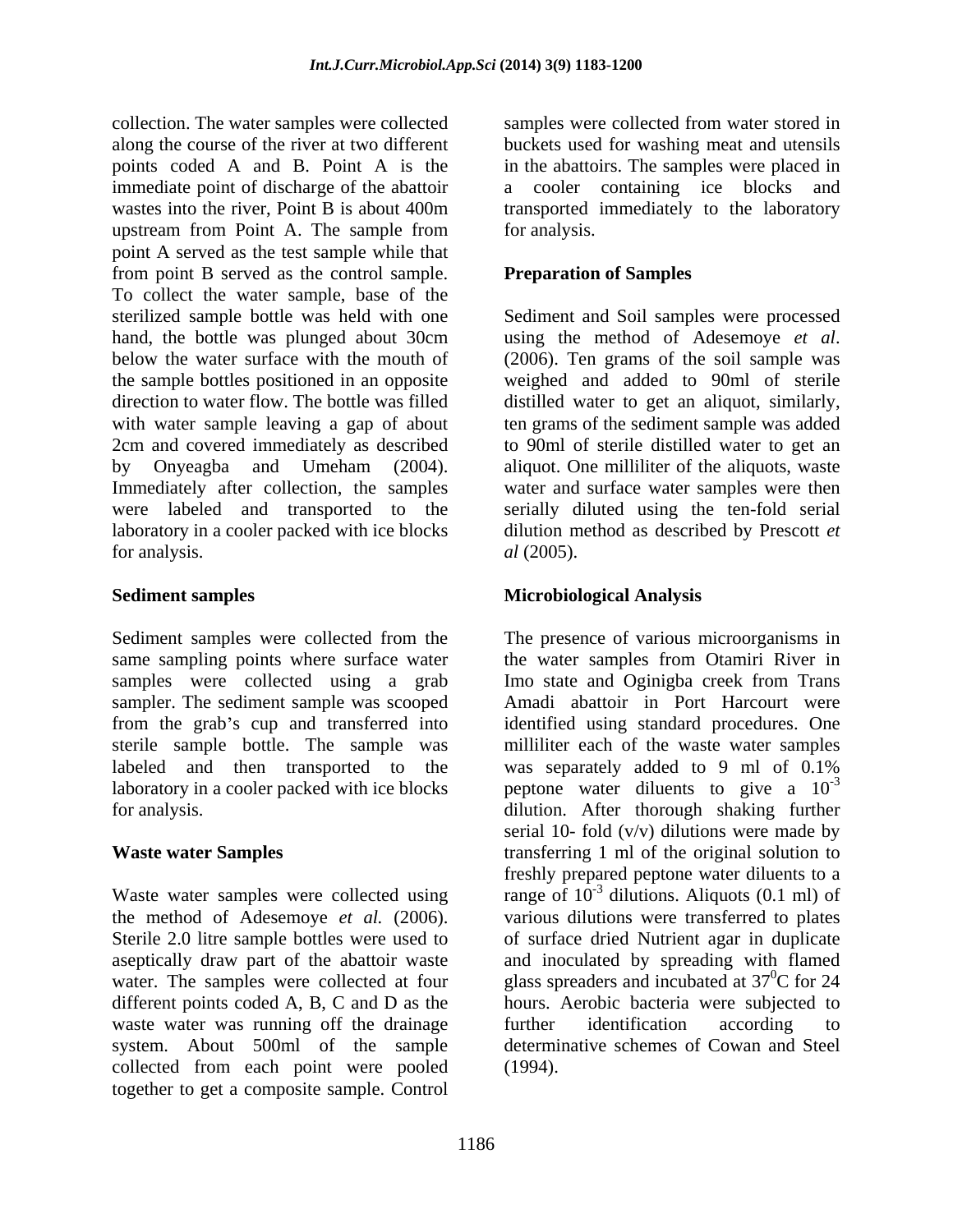the spread plate technique as described by that appeared on the plates were counted and the mean expressed as cfu/ml for surface water, wastewater and cfu/g for soil and sediment samples.

each inoculated onto different sterile Ezereonye, 2003). The spread plate MacConkey agar plates in triplicates, the expressed as cfu/ml and cfu/g as applicable.

This was determined with the *Salmonella- Shigella* agar using the spread plate method counts. as described by Prescott *et al.* (2005). One milliliter of the serially diluted samples was inoculated onto sterile pre-dried *Salmonella- Shigella* agar plates in duplicates. The inocula were then spread evenly on the surface of the media using a sterile spreader. The plates were then incubated at  $37^{\circ}$ C for 24 hours, after which the colonies that developed were counted and the mean total accordingly for water, sediment, soil and

Total *Vibrio* count was determined with the thiosulphate citrate bile salt (TCBS) agar using the spread plate technique as described by Prescott *et al* (2005). One milliliter of the

**Total heterotrophic bacterial counts:** This serially diluted samples were inoculated was determined with the nutrient agar using onto sterile pre-dried TCBS agar plates in Prescott *et al* (2005). Here 0.1ml of the sterile bent glass rod. The plates were serially diluted samples was each inoculated incubated at 37<sup>o</sup>C for 24 hours, after which onto different sterile nutrient agar plates in the colonies that developed were counted triplicates. The plates were incubated for 24 and the mean recorded accordingly for hours at 37<sup>o</sup>C. After incubation, colonies surface water, wastewater, sediment and soil triplicates and then spread evenly with a <sup>o</sup>C for 24 hours, after which samples.

# **Total fungal counts**

**Total coliform counts:** The method of dextrose agar (PDA) onto which sterile Prescott *et al.* (2005) was adopted where 0.1 streptomycin (50 mg/ml) had been added to milliliter of the serially diluted samples were suppress bacterial growth (Okerentugba and inoculums were then spread evenly on the (2005) was adopted. An aliquot (0.1ml) of surface of the media using a sterile spreader. the serially diluted samples were inoculated This was followed by incubation at 37°C for in triplicates onto sterile pre-dried PDA 24 hours, after which the colonies were plates and then spread evenly with a sterile counted and the mean total coliform count glass spreader. The plates were incubated at **Total Salmonella-Shigella counts** mean of the count recorded accordingly. This was determined using the potato Ezereonye, 2003). The spread plate technique as described by Prescott *et al* room temperature for about 3-5 days after which the colonies were counted and the

# **Total hydrocarbon utilizing bacterial counts.**

 $\rm{^{6}C}$  for Odokuma (2003). The vapour phase transfer Salmonella-Shigella counts recorded paper discs soaked in filter-sterilized crude waste water samples.<br>in the mineral salt agar. The sterile crude **Total** *Vibrio* count<br>transferred to the inside covers of the The population of hydrocarbon utilizing bacteria was determined by inoculating 0.1ml aliquot of the serially diluted samples onto mineral salt agar media using the spread plate technique as described by method of Mills and Colwell (1978) was adopted. It employed the use of sterile filter oil which served as the only carbon source oil-soaked filter papers were then aseptically inoculated petri dishes and incubated for 5 days at room temperature. After the incubation period, mean of the colonies were recorded.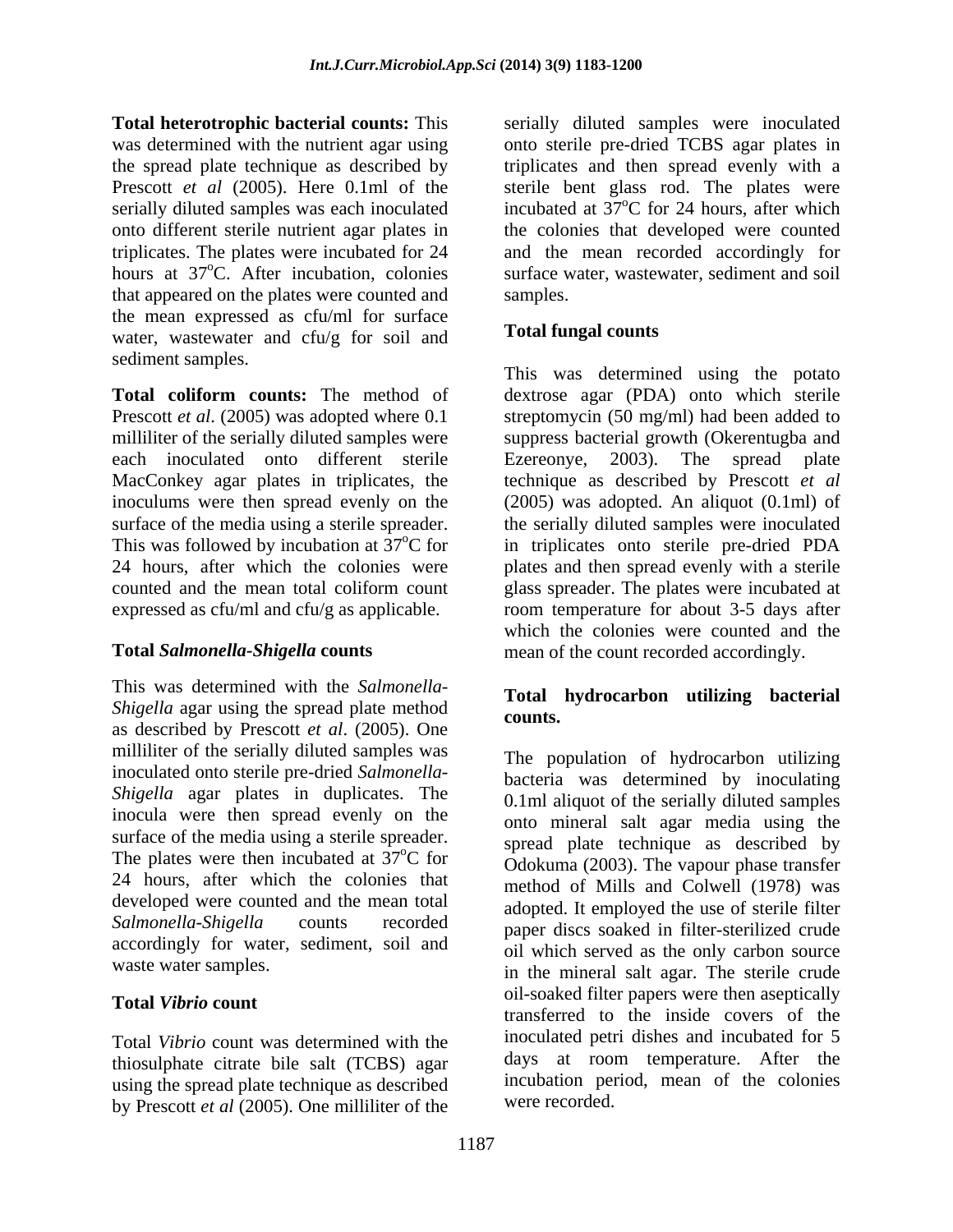

**Fig.1 Map of Imo and Rivers states showing the study areas**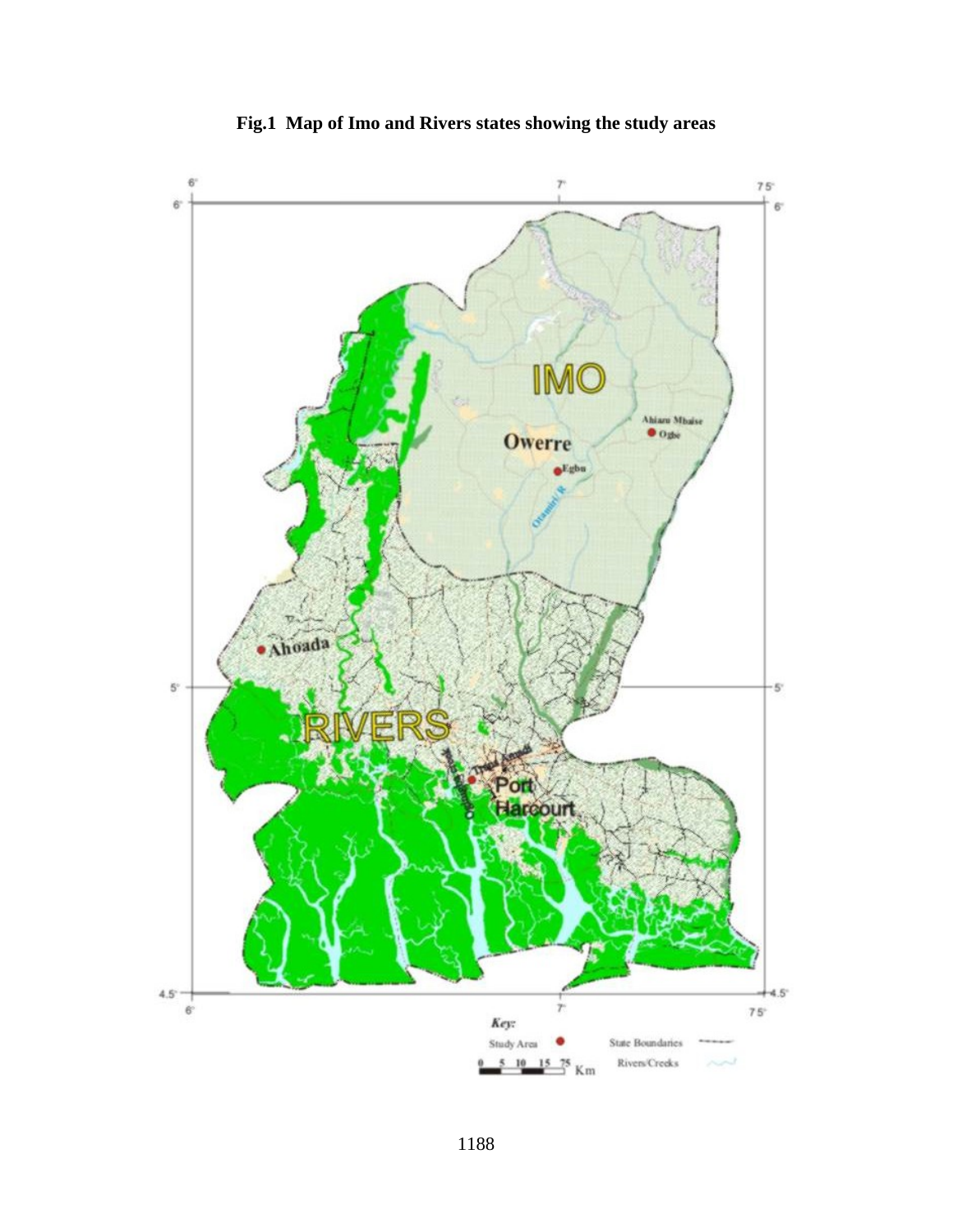| <b>Sampling</b>          | <b>Sampling</b> |                                      | <b>Sampling point Co-ordinates</b> | <b>Types of Samples</b>                                          |
|--------------------------|-----------------|--------------------------------------|------------------------------------|------------------------------------------------------------------|
| <b>Stations</b>          | <b>Points</b>   | Northing (N)                         | <b>Easting (E)</b>                 |                                                                  |
| <b>Egbu Abattoir I</b>   | $\mathbf{A}$    | $05^{\circ}$ 28.432 $^{\prime}$      | $007^0$ 03.200                     | Soil (Test sample)                                               |
|                          | $\mathbf{B}$    | $05^{\circ}$ 28.441                  | $007^0$ 03.209                     | Soil (Test sample)                                               |
|                          | $\mathcal{C}$   | $05^{\circ}$ 28.582 $^{\prime}$      | $007^0$ 03.312                     | Surface water and Sediment<br>(Test samples)                     |
|                          | $\mathbf{D}$    | $05^{\circ} 28.559'$                 | $007^{\circ}$ 3.231                | Soil (Control sample)                                            |
| <b>Egbu Abattoir II</b>  | $\mathbf{A}$    | $05^0 29.651'$                       | $007^0$ 04.205                     | Waste water                                                      |
|                          | $\mathbf{B}$    | $05^0 29.668'$                       | $007^{\circ}$ 04.215               | Waste water                                                      |
|                          | $\mathbf{C}$    | $05^{\circ} 29.705'$                 | $007^0$ 04.285                     | Waste water                                                      |
|                          | D               | $05^0$ 29.802                        | $007^0 04.918'$                    | Waste water                                                      |
| <b>Otamiri River</b>     | $\mathbf{A}$    | $05^{\text{o}}/28.426^\circ$         | $007^{0}03.179'$                   | Surface water and                                                |
|                          | $\mathbf{R}$    | 05°27.423'                           | $007^{0}04.156'$                   | Sediment(Test sample)<br>Surface water and Sediment<br>(control) |
| Trans-Amadi Abattoir I   | $\mathbf{A}$    | $04^{\mathrm{o}}$ 48.886             | $007^{\circ}$ 2.707 $^{\prime}$    | Soil (Test sample)                                               |
|                          | $\mathbf{B}$    | $04^{\circ}$ 48.782 $^{\prime}$      | $007^{\circ}$ 2.608                | Soil (Test sample)                                               |
|                          | $\mathbf{C}$    | $04^{\circ}$ 48.615 $^{\prime}$      | $007^{\circ}$ 2.405 $^{\prime}$    | Surface water and Sediment<br>(Test samples)                     |
|                          | D               | $04^{\circ}$ 48.442                  | $007^{\circ}$ 2.303                | Soil (Control sample)                                            |
| Trans- Amadi abattoir II | $\mathbf{A}$    | $04^{\circ}$ 49.789                  | $007^{\circ} 03.801^{\prime}$      | Waste water                                                      |
|                          | $\overline{B}$  | $04^{\scriptstyle 0}\,49.628^\prime$ | $007^0$ 03.702                     | Waste water                                                      |
|                          | $\mathbf{C}$    | $04^0$ 49.522                        | $007^0$ 03.665 $'$                 | Waste water                                                      |
| Oginigba Creek           | $\mathbf{D}$    | 04 <sup>0</sup> 49.444               | $007^0$ 03.545                     | Waste water                                                      |
|                          | $\mathbf{A}$    | $04^{\text{o}}$ 50.001'              | $007^004.425'$                     | Surface water and Sediment                                       |
|                          |                 |                                      |                                    | (Test samples)                                                   |
|                          | $\overline{B}$  | $04^0$ 50.111'                       | 007 $^0$ 04.225                    | Surface water and Sediment                                       |
|                          |                 |                                      |                                    | (Control)                                                        |

**Table.1** Identification of Sampling stations, points, coordinates and sample types in the study areas

#### **Total hydrocarbon utilizing fungal counts**

Total hydrocarbon utilizing fungi was determined by inoculating 0.1ml of the only carbon source in the mineral salt agar. serially diluted samples onto mineral salt The sterile crude oil-soaked filter papers agar using the method of Odokuma (2003). were then aseptically transferred to the Eight hundred milliliter of the mineral salt inside covers of the inoculated petri dishes medium was supplemented with 70mg of and incubated for 5-10 days at room Aureomycin hydrochloride in 200ml of temperature. After the incubation period, sterile distilled water (Odokuma, 2003). The mean of the colonies for the triplicate plates vapour phase transfer method of Mills and Colwell (1978) was adopted. It employed

the use of sterile filter paper discs soaked in filter-sterilized crude oil which served as the were calculated and recorded accordingly.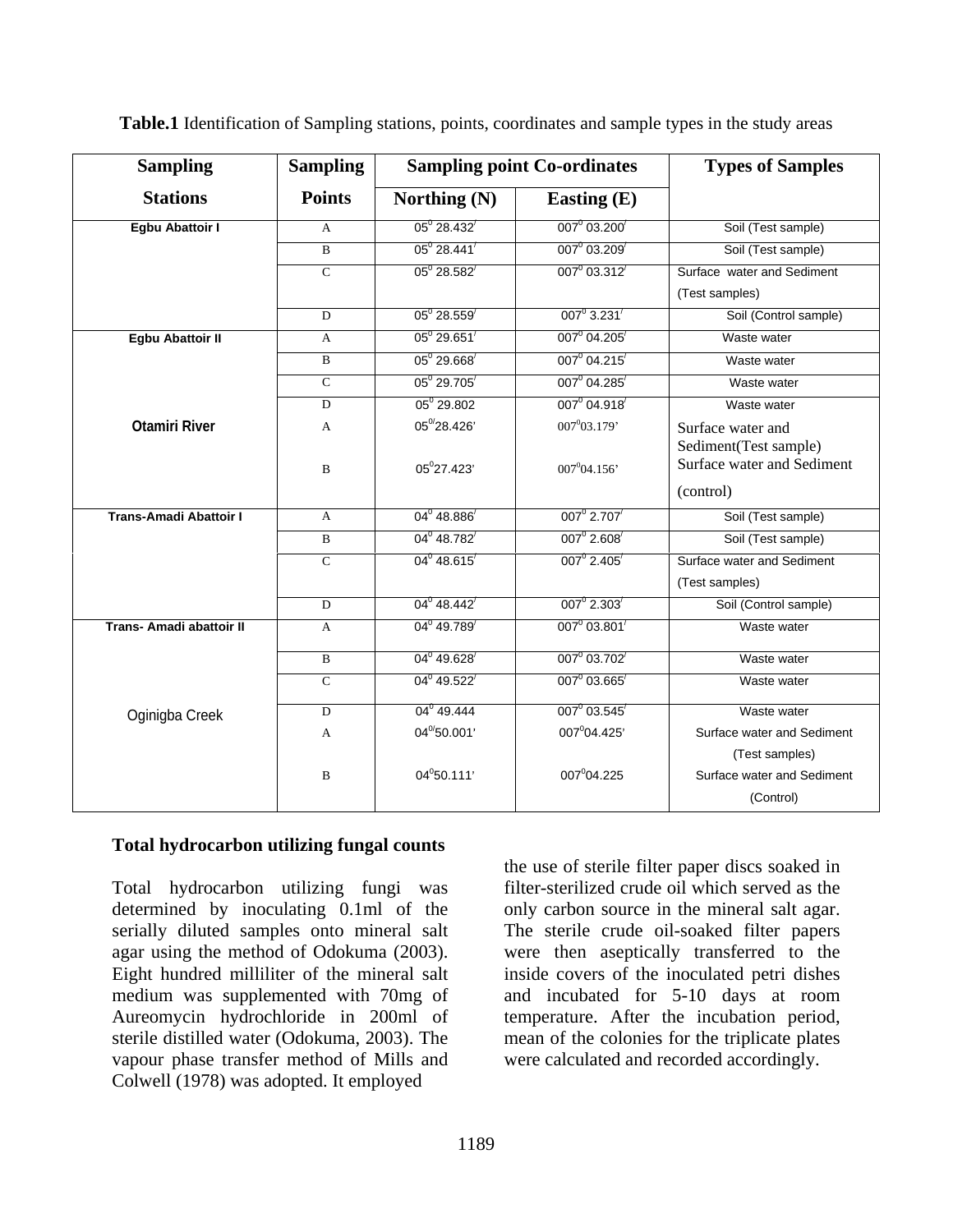The results of the microbial counts obtained during the study period for Egbu abattoir in the rainy season are presented in Table 1 for the test and control samples respectively. Total heterotrophic count of 2.5 x  $10^6$  cfu/g was obtained from the sediment sample collected from Otamiri River in Egbu while surface water samples. Analysis also showed<br>the was the water sample had the least that while there was no significant the waste water sample had the least observed count of 1.2  $\bar{x}$  10<sup>6</sup> cfu/ml during this period. Results further showed that the total fungal count of 6.0 x  $10^5$  cfu/g was obtained for the sediment sample which was observed to be significantly different from those obtained from soil, waste water and surface water samples (Table 1). Statistical significant difference at 0.05 level of significance in the total heterotrophic had the least (Table 2). Results of anal<br>hacterial count from sediment and those of variance (ANOVA) indicated bacterial count from sediment and those of variance (ANOVA) indicated a<br>from soil waste water and surface water significant difference in the total from soil, waste water and surface water

Total hydrocarbon utilizing bacterial counts gave the highest and least values of 7.4 x  $10^5$ cfu/ml and 3.0 x  $10^5$  cfu/ml from surface water and waste water, respectively. While there was no significant difference in the total hydrocarbon utilizing bacterial count values obtained for sediment and waste from the values obtained from other<br>water samples there were significant samples. Total hydrocarbon utilizing water samples, there were significant differences between total hydrocarbon and that from waste water, sediment and soil at 0.05 level of significance. Total hydrocarbon utilizing fungal count recorded the highest and least values of  $2.5x10^5$ cfu/ml and  $1.8x10^5$  cfu/g, respectively from surface water and soil samples. There was no significant difference observed in the water and surface water. There were least value of 8.0x10<sup>+</sup> cfu/ml. Analysis of significant differences in the total coliform variance (ANOVA) also showed a significant differences in the total coliform counts from the soil and surface water samples analyzed accounting for the highest

**Results and Discussion** and lowest values of  $2.0x10^6$  cfu/g and  $^6$  cfu/g Likewise there was no significant difference 6 cfu/ml during difference in the total *Vibrio* counts of  $5 \text{ cfu/g}$  was from soil and sediment, respectively,  $6$  cfu/g and 1.2106 cfu/ml, respectively. *Salmonella* and *Shigella* counts revealed that there was no significant difference between values of  $1.0x10^6$  cfu/g and  $9.0x10^5$  cfu/ml obtained for soil and waste water, respectively. between the counts from sediment and surface water samples. Analysis also showed that while there was no  $3.0x10<sup>5</sup>$  cfu/g and  $3.5x10<sup>5</sup>$  cfu/g obtained  $5 \text{ cfu/g}$  obtained significant difference existed between these counts and that obtained from surface water.

analysis using ANOVA revealed a samples. heterotrophic bacterial count at 0.05level of  $5 \text{ cfu/ml from surface}$   $3.2 \times 10^5 \text{ cfu/g from soil and sediment}$ utilizing bacterial count from surface water highest value of  $1.0x10^{\circ}$  cfu/g in the <sup>5</sup> the values obtained for soil, surface water  $5 \text{ cfu/g, respectively from}$  and waste water samples. Total hydrocarbon values obtained from soil, sediment, waste  $2.5x10^{\circ}$  cfu/ml, while waste water had the From the test results in the dry season, soil sample was found to be richer in total heterotrophic bacteria while surface water had the least (Table 2). Results of analysis of variance (ANOVA) indicated a significant difference in the total significance between the samples analyzed. There was no significant difference in the total fungal counts of  $3.0x10^5$  cfu/g and  $5 \text{ of } \mathfrak{u}/\alpha$  and cfu/g and  $3.2x10<sup>5</sup>$  cfu/g from soil and sediment cfu/g from soil and sediment samples, respectively. Surface water had the highest fungal count of  $6.0x10^5$  cfu/ml,  $5$  cfu/ml, which was found to be significantly different from the values obtained from other samples. Total hydrocarbon utilizing bacterial count was found to have the highest value of  $1.0x10^6$  cfu/g in the  $6$  cfu/g in the sediment sample which was revealed through statistical analysis (ANOVA) at 0.05 levels to be significantly different from and waste water samples. Total hydrocarbon utilizing fungal count was observed to be more in the surface water with a value of  $2.5x10^5$  cfu/ml, while waste water had the least value of  $8.0x10^4$  cfu/ml. Analysis of variance (ANOVA) also showed a significant difference in the values obtained.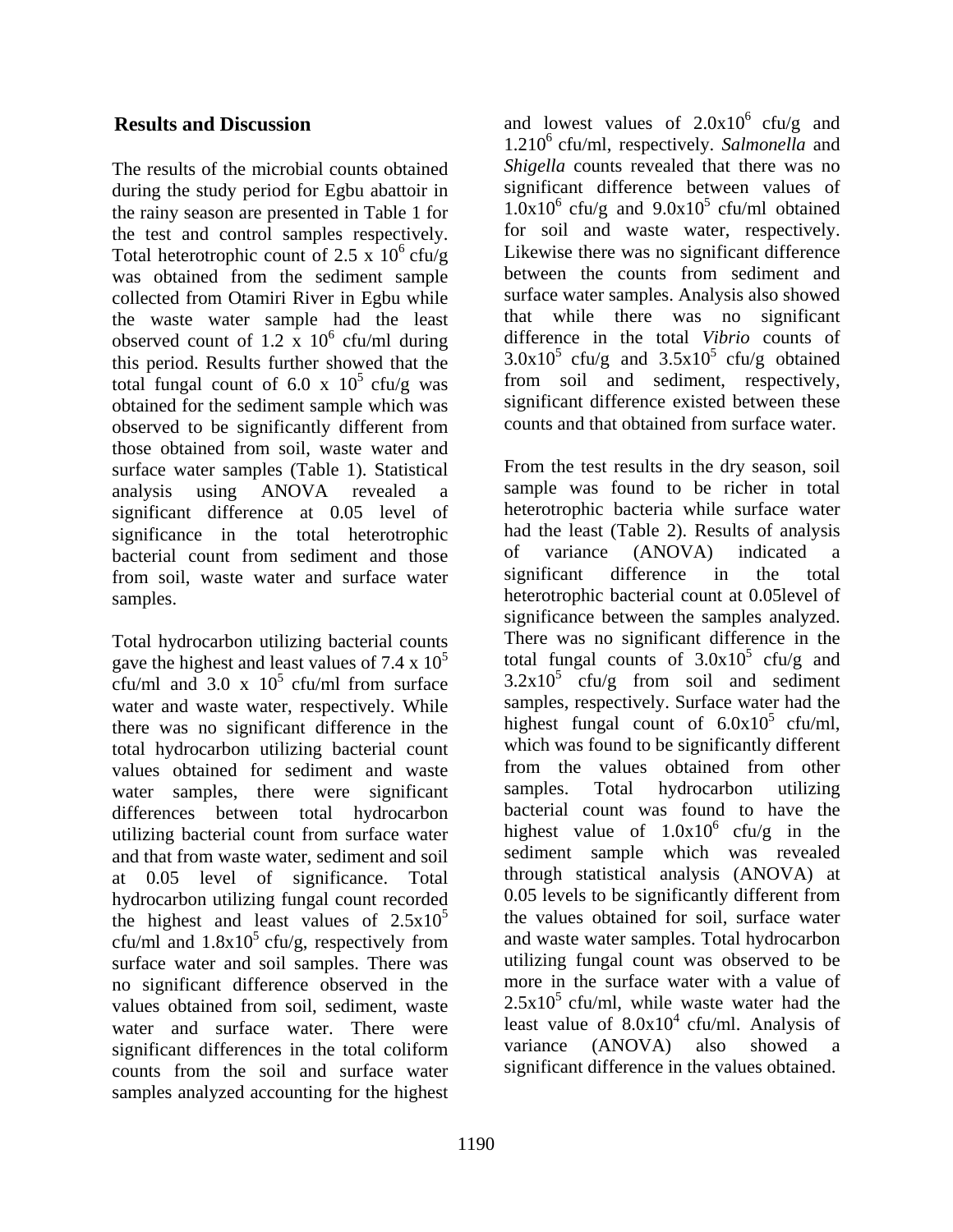| <b>SAMPLES</b>                                                                             |               | .`HBC        |                                        |                                  | THUF                                   |                         |         | TVC                                                                       |              |                                                           |  |                                                                              |              |
|--------------------------------------------------------------------------------------------|---------------|--------------|----------------------------------------|----------------------------------|----------------------------------------|-------------------------|---------|---------------------------------------------------------------------------|--------------|-----------------------------------------------------------|--|------------------------------------------------------------------------------|--------------|
|                                                                                            |               |              |                                        |                                  |                                        |                         |         |                                                                           |              |                                                           |  |                                                                              |              |
|                                                                                            | Test          | Control      | <b>Test</b>                            | Control Test                     |                                        | Control                 | ' l'est | Control                                                                   | Test         | Control Test                                              |  | Control Test                                                                 | Control      |
|                                                                                            |               |              |                                        |                                  |                                        |                         |         |                                                                           |              |                                                           |  |                                                                              |              |
| SOL (cfu/g)                                                                                | $1.30X10^{6}$ | $1.6X10^{6}$ |                                        |                                  | $4.5X10^{5}$ $4.0X10^{5}$ $5.4X10^{5}$ |                         |         | $3.0X10^{5}$ $1.8X10^{5}$ $2.5X10^{5}$                                    |              |                                                           |  | $\vert 2.0X10^6 \vert 8.0X10^5 \vert 1.0x10^6 \vert 3.0X10^5 \vert 3.0x10^5$ | $2.5X10^{5}$ |
|                                                                                            |               |              |                                        |                                  |                                        |                         |         |                                                                           |              |                                                           |  |                                                                              |              |
| SEDIMENT<br>(cfu/g)                                                                        | 2.5x10'       | $2.0X10^{6}$ | $6.0x10^3$                             | $5.1X10^{5}$ 3.5x10 <sup>5</sup> |                                        | $3.0X10^5$   $2.0x10^5$ |         | $3.0X10^5$                                                                | $1.5x10^{6}$ | $1.0X10^{6}$   $4.0x10^{5}$                               |  | $3.0X10^5$ 3.5x10 <sup>5</sup>                                               | $3.0X10^5$   |
| WASTE                                                                                      |               |              |                                        |                                  |                                        |                         |         |                                                                           |              |                                                           |  |                                                                              |              |
|                                                                                            | 1.2x10        | $9.5X10^5$   | $2.5x10^{5}$ $3.0x10^{5}$ $3.0x10^{5}$ |                                  |                                        |                         |         | $\vert 2.5 \text{X} 10^5 \vert 2.0 \text{x} 10^5 \vert 2.5 \text{X} 10^5$ |              | $1.0x10^{6}$ 6.0X10 <sup>5</sup> 9.0x10 <sup>5</sup> 0.00 |  | $\vert$ 0.00                                                                 | 0.00         |
| WATER<br>(cfu/ml)                                                                          |               |              |                                        |                                  |                                        |                         |         |                                                                           |              |                                                           |  |                                                                              |              |
| <b>SURFACE</b>                                                                             |               |              |                                        |                                  |                                        |                         |         |                                                                           |              |                                                           |  |                                                                              |              |
|                                                                                            |               | $1.5X10^{6}$ | $4.0x10^5$ $3.0x10^5$ $7.4x10^5$       |                                  |                                        | 0.00                    |         | $2.5x10^{5}$ $2.0x10^{5}$                                                 |              |                                                           |  | $1.2x10^6$   $7.0x10^5$   $3.0x10^5$   $3.0x10^5$   $1.3x10^5$   0.00        |              |
| WATER $\begin{array}{c c} \text{WATER} \\ \text{(cfu/ml)} \end{array}$ 2.0x10 <sup>6</sup> |               |              |                                        |                                  |                                        |                         |         |                                                                           |              |                                                           |  |                                                                              |              |

### **Table.1** Microbial counts of samples contaminated by Egbu abattoir wastes for Rainy season

**Means in the same column with the same letter are not significantly different at 5% level of significance according to LSD test.**

### **Table.2** Microbial counts of samples contaminated by Egbu abattoir wastes for Dry season

| <b>SAMPLES</b>                                                    |              |                  |                     |                    |                        | тны                                                                                 |                                      |  |                                                                                                                                                                                                                                                                                                                                                 |
|-------------------------------------------------------------------|--------------|------------------|---------------------|--------------------|------------------------|-------------------------------------------------------------------------------------|--------------------------------------|--|-------------------------------------------------------------------------------------------------------------------------------------------------------------------------------------------------------------------------------------------------------------------------------------------------------------------------------------------------|
|                                                                   |              |                  |                     |                    |                        |                                                                                     |                                      |  |                                                                                                                                                                                                                                                                                                                                                 |
| SOIL $(cfu/g)$                                                    |              |                  |                     |                    |                        |                                                                                     |                                      |  |                                                                                                                                                                                                                                                                                                                                                 |
|                                                                   | $2.8X10^{6}$ | $1.9X10^{6}$     | $3.0X10^5$          | $3.0X10^5$         | $\vert 3.6X10^5 \vert$ | $3.1X10^5$ $1.8X10^5$ $1.0X10^5$                                                    | $1.5X10^6$ $1.1X10^6$ $8.0X10^5$     |  | $4.0X10^{5}$ $2.5X10^{5}$ $3.0X10^{5}$                                                                                                                                                                                                                                                                                                          |
| <b>SEDIMENT</b>                                                   |              |                  |                     |                    |                        |                                                                                     |                                      |  |                                                                                                                                                                                                                                                                                                                                                 |
|                                                                   | $2.5X10^{c}$ | $2.0X10^{\circ}$ |                     | $4.5X10^5$         | $1.0X10^{\circ}$       | $\vert$ 6.5X10 <sup>5</sup> $\vert$ 1.0X10 <sup>5</sup> $\vert$ 1.5X10 <sup>5</sup> | $1.0X10^6$   $7.6X10^5$   $2.5X10^5$ |  | $3.0X10^5$ $3.5X10^5$ $2.5X10^5$                                                                                                                                                                                                                                                                                                                |
| $\begin{tabular}{c} (cfu/g)\\ \hline WASTE\\ WATER \end{tabular}$ |              |                  |                     |                    |                        |                                                                                     |                                      |  |                                                                                                                                                                                                                                                                                                                                                 |
|                                                                   | $2.2X10^6$   | $1.7X10^{6}$     | 1.5X10 <sup>5</sup> | $\vert 0.00 \vert$ | $2.0X10^5$             | $3.5X10^{5}$ $8.0X10^{4}$ 0.00                                                      |                                      |  | $2.0X10^6$   $1.0X10^6$   $1.2X10^5$   $2.5X10^5$   $1.0X10^5$   0.00                                                                                                                                                                                                                                                                           |
| (ctu/ml)                                                          |              |                  |                     |                    |                        |                                                                                     |                                      |  |                                                                                                                                                                                                                                                                                                                                                 |
| SURFACE<br>WATER                                                  |              |                  |                     |                    |                        |                                                                                     |                                      |  |                                                                                                                                                                                                                                                                                                                                                 |
|                                                                   | $2.0X10^6$   |                  |                     |                    |                        |                                                                                     |                                      |  | $\vert$ 1.5X10 <sup>6</sup> $\vert$ 6.0X10 <sup>5</sup> $\vert$ 2.5X10 <sup>5</sup> $\vert$ 7.4X10 <sup>5</sup> $\vert$ 5.0X10 <sup>5</sup> $\vert$ 2.5X10 <sup>5</sup> $\vert$ 2.5X10 <sup>5</sup> $\vert$ 3.4X10 <sup>5</sup> $\vert$ 5.0X10 <sup>5</sup> $\vert$ 1.0X10 <sup>5</sup> $\vert$ 3.0X10 <sup>5</sup> $\vert$ 1.0X10 <sup>5</sup> |
| (cfu/ml)                                                          |              |                  |                     |                    |                        |                                                                                     |                                      |  |                                                                                                                                                                                                                                                                                                                                                 |

**Means in the same column with the same letter are not significantly different at 5% level of significance according to LSD test.**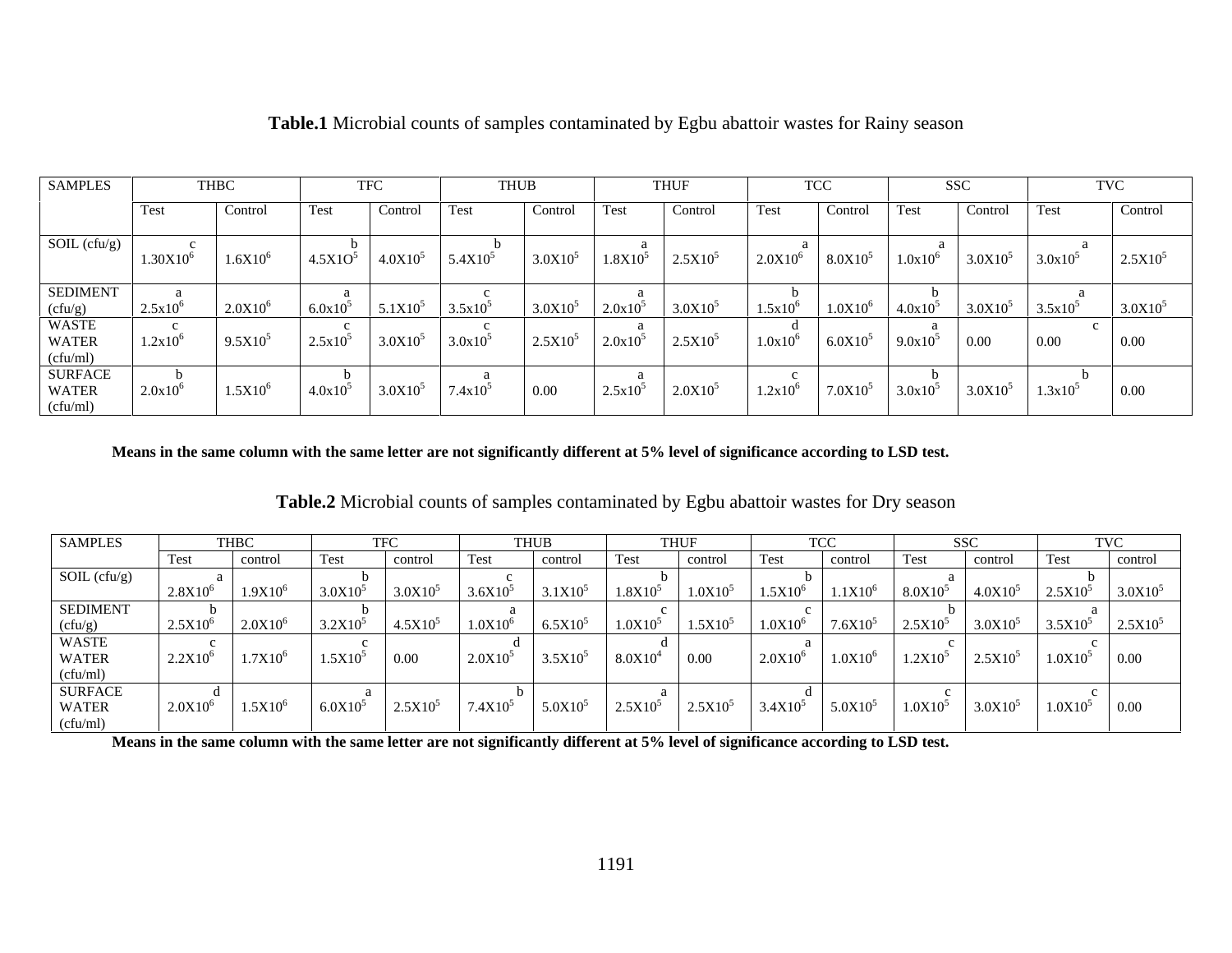

**Fig.1** Percentage occurrence of bacterial isolates from samples contaminated by Egbu abattoir wastes for Rainy Season



**Fig.2** Percentage occurrence of bacterial isolates from samples contaminated by Egbu abattoir wastes for Dry Season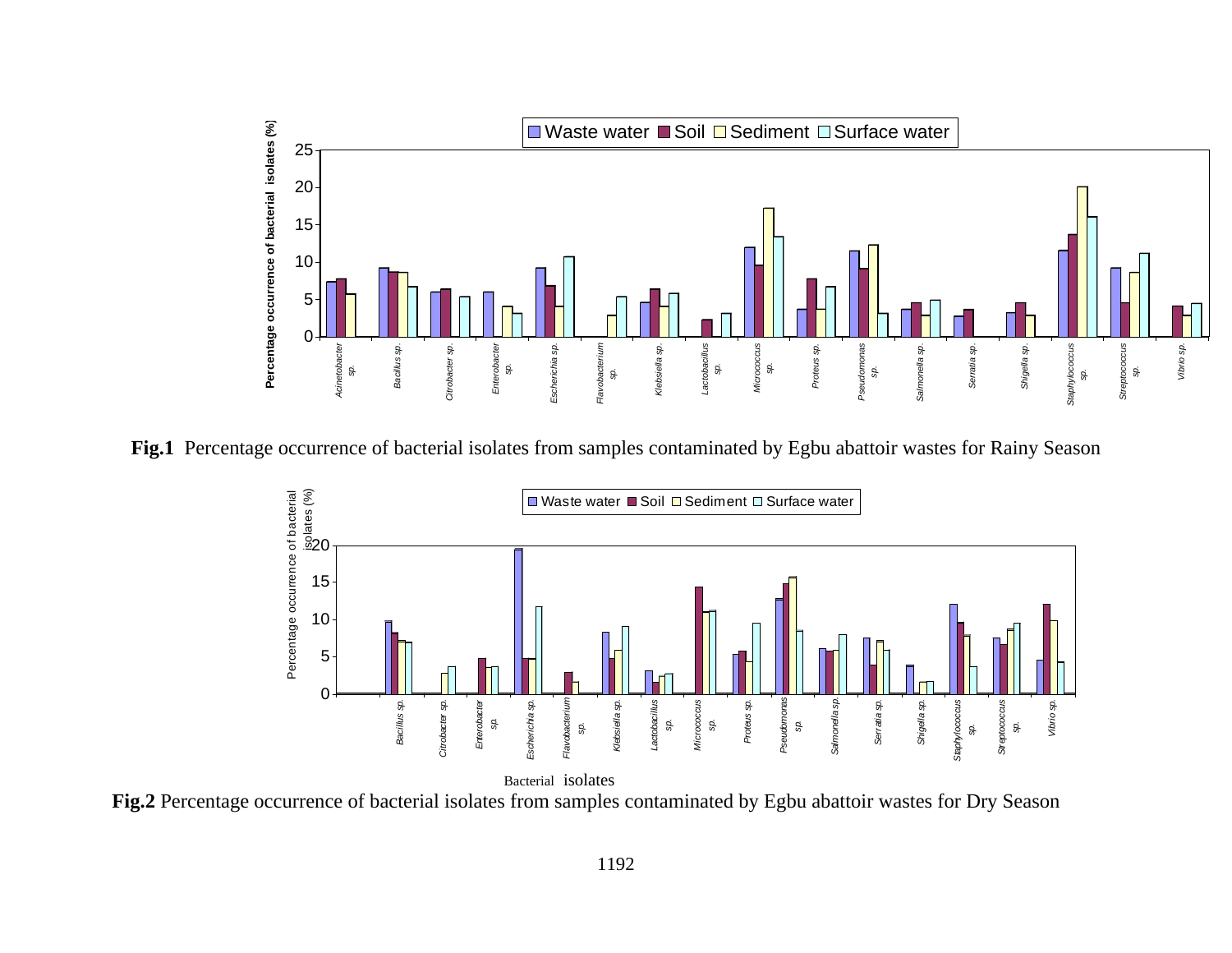| <b>SAMPLES</b>                                                                                                                                                                 |         |                |                  |              |                 |                 |                |         | $_{cc}$        |                   |                 |                       |
|--------------------------------------------------------------------------------------------------------------------------------------------------------------------------------|---------|----------------|------------------|--------------|-----------------|-----------------|----------------|---------|----------------|-------------------|-----------------|-----------------------|
|                                                                                                                                                                                |         | Control        | ' Test           |              |                 | l lest          | control Test   |         | control        | Test              |                 | control<br>  Test     |
| SOL (cfu/g)                                                                                                                                                                    |         | 2.2X10'        | 1.0X10           |              | $3.5X10^{6}$ ba |                 | $2.0X10^{6}$   |         | $1.4X10^{7}$ b |                   |                 | $3.0X10$ <sup>6</sup> |
|                                                                                                                                                                                | 2.8X10' |                | 1.3X10'          | $5.2X10^{o}$ |                 | 1.IAIU          |                | 2.5X10′ |                | $-9.5X10^{\circ}$ |                 | $6.0X10^{c}$          |
| <b>SEDIMENT</b><br>(cfu/g)                                                                                                                                                     |         | $2.5X10^7$     | 5.0X10°          |              | $6.0X10^6$      |                 | $2.0X10^{6}$   |         | $1.2X10^{7}$ c |                   |                 | $3.0X10$ <sup>6</sup> |
|                                                                                                                                                                                | 3.0X10' |                | $8.0X10^{6}$     | $1.3X10^5$   |                 |                 |                | 2.1X10′ |                | 1.6.0X10          |                 | $2.0X10^{\circ}$      |
| $\begin{tabular}{ l l } \hline \text{WASTE} \\ \text{WATER} & a \\ \hline (cfu/ml) & 2.1X10^7 \\ \hline \text{SURFACE} & a \\ \text{WATER} & 2.8X10^7 \\ \hline \end{tabular}$ |         | $1.0X10^{7}$   | 3.0X10°          |              |                 | $1.0X10^6$ 0.00 |                |         | $5.0X10^6$ d   |                   |                 |                       |
|                                                                                                                                                                                |         |                | $3.0X10^{6}$     | $3.3X10^{6}$ |                 |                 |                | 1.5X10  |                | 4.0X10            |                 | $.0X10^{\circ}$       |
|                                                                                                                                                                                |         | $2.4X10^{7}$ c | $4.0X10^{\circ}$ |              | $6.0X10^{6}$ b  |                 | $1.5X10^{6}$ t |         | $8.0X10^6$ a   |                   | 7.0X10 $^{6}$ b | $3.2X10^{6}$          |
| cfu/ml)                                                                                                                                                                        |         |                | 3.0X10           |              |                 |                 |                |         |                |                   |                 | $3.6X10^6$            |

**Table.3** Microbial counts of samples contaminated by Trans-Amadi abattoir wastes for rainy season

**Means in the same column with the same letter are not significantly different at 5% level of significance according to LSD tes**

|  | Table.4 Microbial counts of samples contaminated by Trans-Amadi abattoir wastes for dry season |  |  |  |  |
|--|------------------------------------------------------------------------------------------------|--|--|--|--|
|--|------------------------------------------------------------------------------------------------|--|--|--|--|

| <b>SAMPLES</b>                           |                     |                |                  |                       |              |              |                     |                |              |
|------------------------------------------|---------------------|----------------|------------------|-----------------------|--------------|--------------|---------------------|----------------|--------------|
|                                          | Test                | Control        | control          | control               |              | control      | control             | control        | contro       |
| SOL (cfu/g)                              |                     |                |                  |                       |              |              |                     |                |              |
|                                          |                     | $2.5X10^{7}$   | $1.1X10^{7}$ d   | $3.0X10^{6}$          |              | $3.0X10^{6}$ | $1.2X10^7$          | $8.0X10^{6}$   | $3.5X10^{6}$ |
|                                          | 3.0X10              |                | .5X10'           | $3.2X10^{6}$          | $3.5X10^{6}$ | .9X10        | 1.7X10 <sup>7</sup> |                | $5.0X10^{6}$ |
| <b>SEDIMENT</b>                          |                     |                |                  |                       |              |              |                     |                |              |
| (cfu/g)                                  |                     | $2.2X10^7$   b | 1.0X10'          | $6.0X10^{6}$          |              | $3.5X10^{6}$ | 1.0X10'             | $6.0X10^{6}$   | $3.0X10^6$   |
|                                          |                     |                | 1.2X10'          | 1.4X10'               | $5.0X10^{6}$ | 2.5X10'      | $9.4X10^{6}$        |                | $5.0X10^{6}$ |
|                                          |                     |                |                  |                       |              |              |                     |                |              |
| WASTE<br>WATER                           |                     | $1.5X10^{7}$ c | $3.0X10^{6}$     | $4.0X10^{6}$          |              | $2.0X10^{6}$ | $7.5X10^{6}$        | $3.0X10^6$ b   | 0.00         |
| (cfu/ml)<br>SURFACE<br>WATER<br>(cfu/ml) |                     |                | $3.5X10^{\circ}$ | $5.0X10$ <sup>'</sup> | $2.0X10^{6}$ | .1X10'       | $2.5X10^{6}$        |                | $1.5X10^{6}$ |
|                                          |                     |                |                  |                       |              |              |                     |                |              |
|                                          |                     | $2.0X10^7$   c | $3.0X10^{6}$ b   | $7.0X10^6$            |              | $2.0X106$ ab | $9.0X10^{6}$        | $5.0X10^{6}$ b | $3.0X10^{6}$ |
|                                          | 2.5X10 <sup>7</sup> |                | $3.0X10^{6}$     | $8.5X10^{6}$          | $1.8X10^{5}$ | $2.0X10^{7}$ | $1.0X10^{7}$        |                | $2.1X10^{6}$ |

**Means in the same column with the same letter are not significantly different at 5% level of significance according to LSD test.**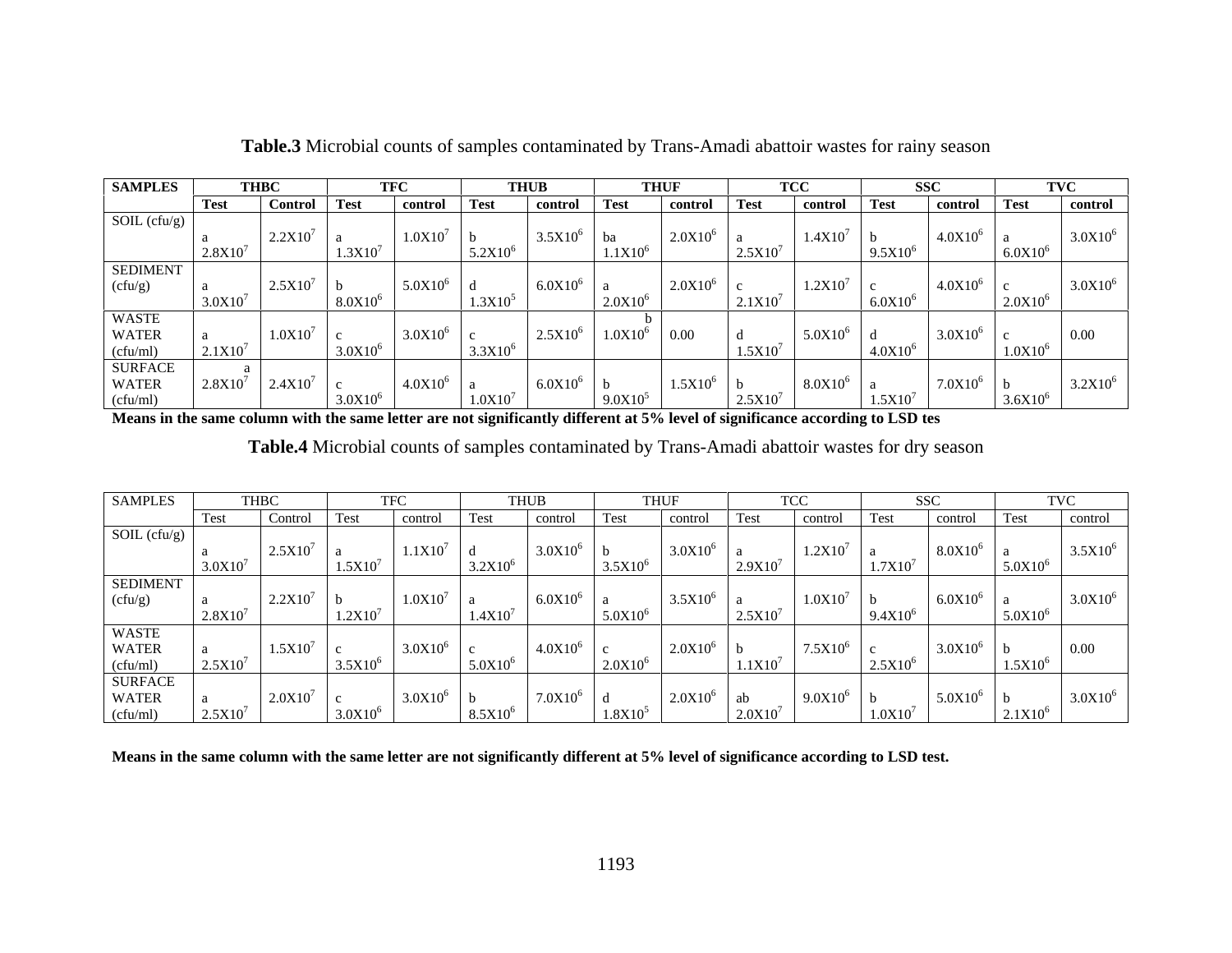surface water samples had the least count of  $3.4x10<sup>5</sup>$  cfu/ml. It was also observed that no waste water and surface water samples beterotrophic bacterial counts values from showed no significant difference in the the samples, But while *Salmonella-Shigella* count had the highest value of  $8.0x10^5$  cfu/g from the soil samples, sediment sample had the highest

T-test revealed that there were significant significant difference however in the total fungal counts of tests and controls of statistically at 0.05 level of significance using the t-test in the total hydrocarbon sediment samples from Oginigba Creek, utilizing bacterial counts obtained from the while there was a significant difference in test and control samples of sediment, soil the counts from soil samples, surface water and surface water. and waste water samples. Total fungal

Results of Microbial counts obtained from samples collected from Trans-Amadi from surface water and waste water samples abattoir during the rainy season are presented in Table 3. From the test results, sediment samples from Oginigba Creek in the soil and surface water had more and respectively, *Salmonella-Shigella* count had higher value of  $1.5x10^7$  cfu/ml in the surface same abattoir. There was statistical water samples. In all, waste water had the difference in the total coliform count value least values for all the microbial groups from waste water and those from soil and

While waste water had the highest value for enumerated. It was further ascertained total coliform count of  $2.0x10^6$  cfu/ml, through statistical analysis (ANOVA) at S*almonella-Shigella* and total *Vibrio* counts. difference in the values obtained for total  $5 \text{ cftu/g}$  from the soil coliform and Sallmonella-Shigella counts. Vibrio count of  $3.5x10^5$  cfu/g. difference between total fungal and total differences between the total heterotrophic there was no statistical difference in the total bacterial counts of test and control samples fungal counts from the waste water and from sediment and surface water samples, surface water samples. The same was soil and waste water samples. There was no applicable to the total *Vibrio* counts sediment and soil samples from Otamiri there was no statistical difference in the total River. While there was difference heterotrophic and total hydrocarbon utilizing 0.05 confidence limit that while there was statistical difference in the total heterotrophic bacterial counts values from there was a statistical hydrocarbon utilizing bacterial, total coliform and *Sallmonella-Shigella* counts. However, while there was statistical *Vibrio* counts from soil and other samples, obtained from sediment and waste water. T-test at 0.05 confidence limit showed that there was no statistical difference in the total bacterial counts from test and control of

Trans Amadi had the highest values for total samples had more total heterotrophic heterotrophic bacterial count and total bacteria, total fungi and total *Vibrio* counts hydrocarbon utilizing fungal count of of  $3.0x10^7$  cfu/g,  $1.5x10^7$  cfu/g and  $5.0x10^6$  $3.0x10^7$  cfu/g and  $2.0x10^6$  cfu/g,  $-\frac{c}{u}$  cfu/g, respectively while total hydrocarbon respectively. Further analysis revealed that  $\qquad$  utilizing bacteria had  $3.2x10^{\circ}$  cfu/g in the equal levels of total heterotrophic bacterial heterotrophic bacteria, total fungi, total and total coliform counts than other coliform, S*almonella-Shigella* and total samples. While the soil had higher levels of V*ibrio* counts, were recorded for both total fungal count and total V*ibrio* count of sediment and surface water samples, while  $1.3 \times 10^{7}$  cfu/g and  $6.0 \times 10^{6}$  cfu /g, waste water also had low values for all the cfu/ml in the surface same abattoir. There was statistical From the Trans Amadi abattoir, the soil 6  $^6$  of  $\frac{1}{2}$  in the cfu/g in the dry season. Lower counts of total microbial groups enumerated within the same abattoir. There was statistical difference in the total coliform count value from waste water and those from soil and

counts from sediment and soil samples showed significant difference, while that

did not show any significant difference.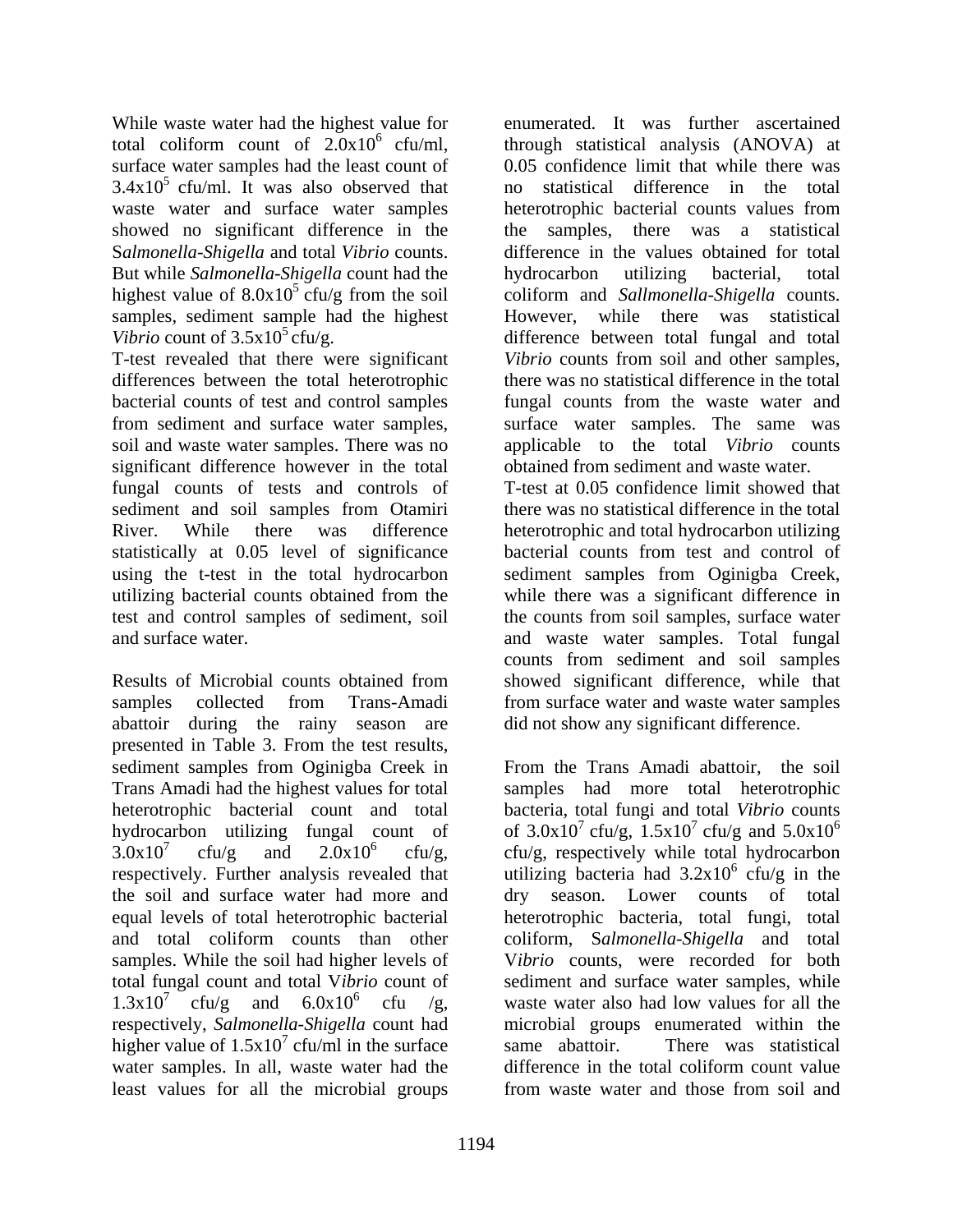sediment samples. Furthermore, total V*ibrio*  bacteria count in the soil during this period counts from the soil and sediment showed could be as a result of accumulation of no significant difference; likewise no significant difference existed between total V*ibrio* count from the waste water and that from surface water. Microbial count results heterotrophic fungal count of 6.0x10<sup>5</sup> cfu/ml also indicated statistical difference in the which was higher than that from other total hydrocarbon utilizing bacterial values samples. This could probably be due to high obtained from test and control samples of contamination of the river by air-borne sediment, while counts from test and control fungal spores. Generally, the counts of samples of soil, surface water and waste bacteria and fungi from sediment, waste water did not show any significant water and surface water samples from the difference. test samples are higher than those from

Microorganisms are said to be ubiquitous and are known for essential functions which wastes. However, counts of bacteria and include; decomposition of organic materials, fungi from test and control soil samples bioaccumulation of chemicals and were almost equal which could be as a result biogeochemical cycling of elements. Their of droppings from cattle that move around presence, abundance and growth in the environment are greatly influenced by availability of nutrients and salinity collected from the two abattoirs. The

that more nutrients are brought in by the rain encouraged rapid multiplication of bacteria soil had higher total heterotrophic bacterial count of  $2.8x10^6$  cfu/g than the other samples. This, according to Adesemoye *et* coliform counts in the samples from Transarising from contamination with abattoir wastes. Another possible reason for this high

wastes which are sources of microbial nutrients, since there was no rain to wash them off. The surface water had total  $5 \text{ of } m$ cfu/ml test samples are higher than those from controls which signified contamination of the test samples by untreated abattoir the abattoir and within the neighbourhood.

factors such as pH, temperature, pressure, Coliforms were isolated from all the samples (Ogbonna and Ideriah, 2014). presence of this physiologic group in these The result in Table 1 revealed that sediment contamination of the samples (Prescott *et*  from the Otamiri River (contaminated by *al.,* 2005). This is possible since the cow Egbu abattoir) contained more total dung is indiscriminately deposited within heterotrophic bacteria and fungi than the and around the abattoir. Through surface soil, waste water and surface water during run-off, some of the feacal materials are the rainy season. This might be as a result of carried to the nearby water body, leading to increased microbial load washed into the the presence of coliforms in such water river from the soil by the rain and the fact body. Statistically, difference existed at 0.05 through leaching of the soil which coliforms in all the samples from Egbu in eventually settles at the bottom of the river, the rainy and dry seasons, than the Transleading to increased nutrient levels which Amadi abattoir in the rainy season, this and fungi present. During the dry season, the of these samples with fecal materials from  $6$  cfu/g than the other situation was not the same with the level of *al* (2006) could be as a result of Amadi abattoir in the dry season. This could destabilization of the soil ecological balance be as a result of even contamination of the collected from the two abattoirs. The samples is an indication of feacal confidence limit in the level of total could be as a result of uneven contamination the cows during these periods. However, the coliform counts in the samples from Trans samples with cow dung.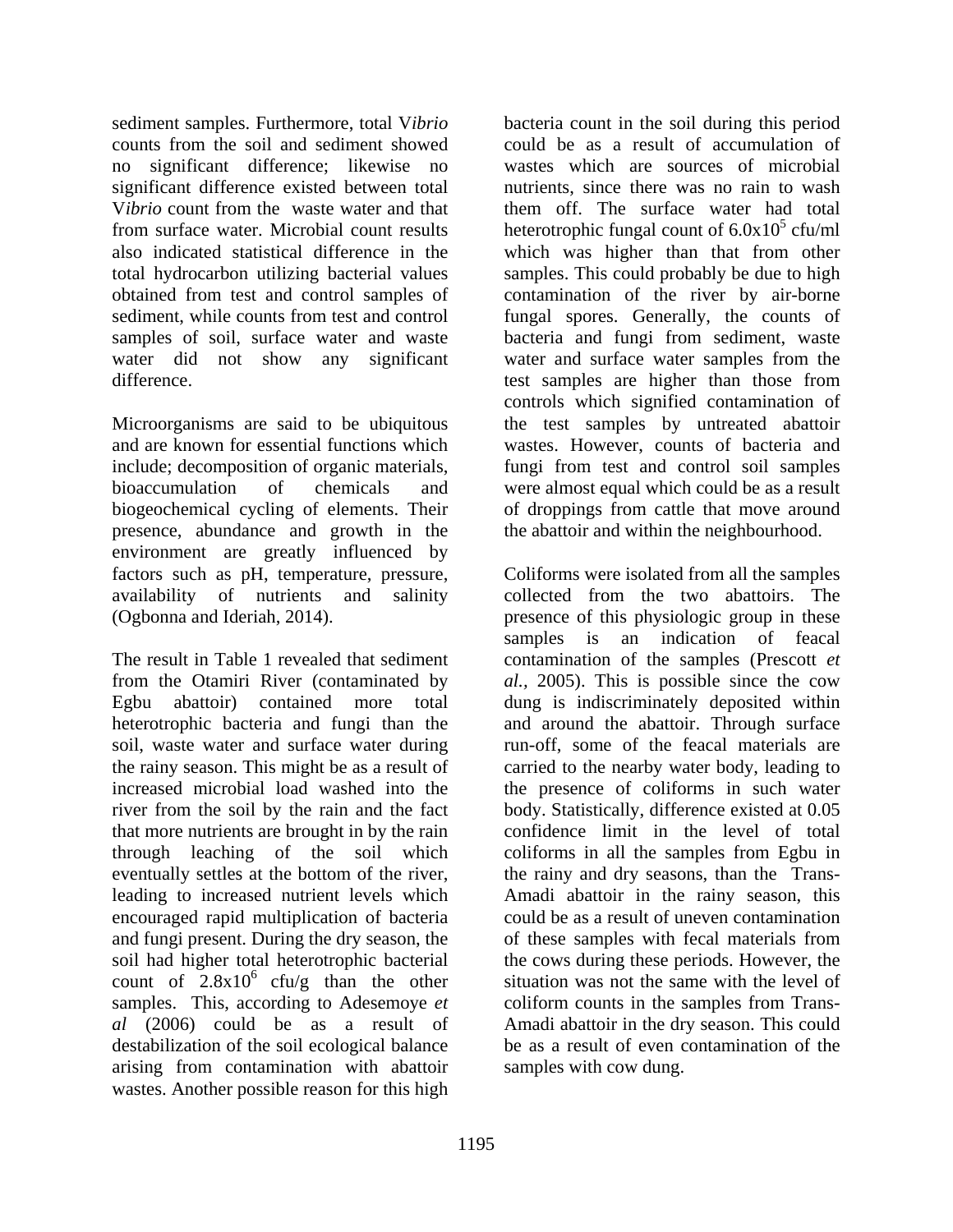

**Fig.3** Percentage occurrence of bacterial isolates from samples contaminated by Trans Amadi abattoir wastes for rainy season



**Fig.4** Percentage occurrence of bacterial isolates from samples contaminated by Trans Amadi abattoir wastes for dry season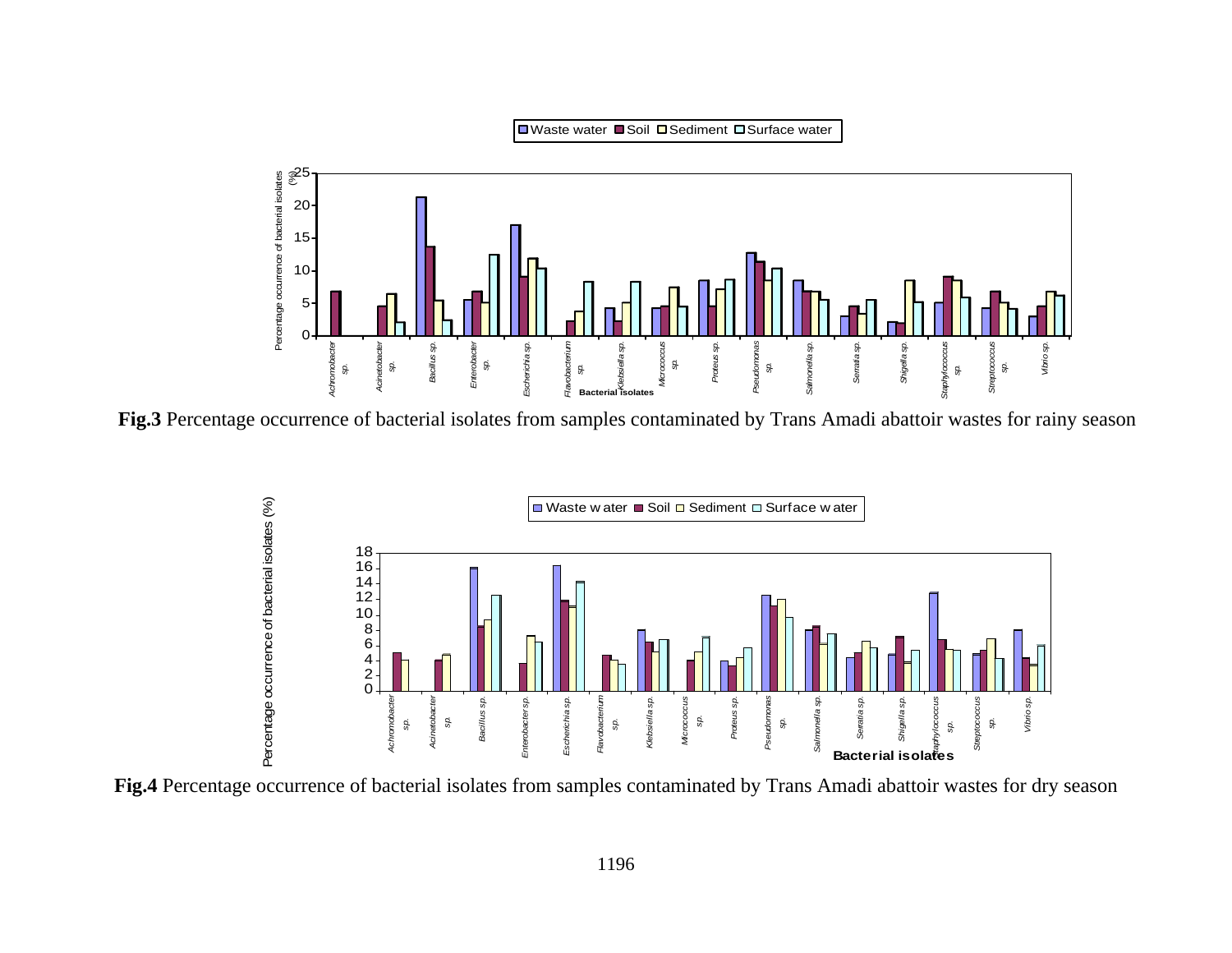Salmonella and Shigella were present in the samples. This indicates that the sampling samples collected from the abattoirs. Their points were impacted by human activities. presence was not astonishing since they co-<br>However, Vibrio was not isolated from habit with coliforms in the intestinal tract of waste water from Egbu abattoir during the warm blooded animals. Cow dung could be rainy season. This is an indication that these a good source of coliforms around the samples were not impacted by human abattoirs. Statistically, there was little or no activities. It is equally possible that the difference at p < 0.05 in the level of samples were contaminated with organic *Salmonella-Shigella* counts from all the samples collected from the Otamiri River dry seasons. This could be as a result of Enterobacter, Escherichia, Salmonella, respectively within the periods. This could in the rainy and dry seasons from Trans in both the rainy and dry seasons into the river in the rainy season and accumulation of organic wastes including cow dung in the soil around the abattoir in with the test samples giving higher counts can equally be a means of contaminating the probably due to the presence of

*Vibrio* was isolated from most of the concluded that they could contribute to the

However, *Vibrio* was not isolated from wastes that were devoid of *Vibrio* species

and Ogingba creek abattoirs in the rainy and The relatively high incidence of *Klebsiella,*  even distribution of these organisms during *Shigella, Citrobacter, Serratia* and *Proteus* these seasons. The soil had higher counts around the test sampling points may be of  $3.0x10^4$ cfu/g and  $3.7x10^4$  cfu/g, connected with high rate of cattle defecation be due to random and uncontrolled from the abattoir and the surface run-off into deposition of wastes including cow dung the sites and nearby rivers during the rains within and around the abattoir environment. are also contributory factors (Ezeronye and There was statistical difference at 0.05 Ubalua, 2005). The presence of these confidence limit in the level of *Salmonella-* isolates in this study gives credence to these *Shigella* counts from samples collected both findings. The isolation of *E.coli* and other Amadi abattoir. Surface water from contamination of the sampling points, and is Oginigba Creek and soil samples had higher of great public health concern (Ezeama and counts of  $1.5x10^7$  cfu/ml and  $1.7x10^4$  cfu/g Nwamkpa, 2002). The presence of cfu/ml and  $1.7x10^4$  cfu/g Nwamkpa, 2002). The presence of  $\frac{4}{3}$   $\sigma_{\rm F1/2}$  Nyumbas 2002) The presence of  $ctu/g$  Nwamkpa, 2002). The presence of respectively. This can be as a result of and Ubalua (2005). The organism is mostly increased surface run-off from the abattoir a soil inhabitant and its presence could be as the dry season respectively. However, there abattoir is possible since they have been was much difference in the counts of reported to be agents of meat spoilage *Salmonella-Shigella* obtained in the test and (Frazier and Westhoff, 2003). Occurrence of control samples from Trans-Amadi abattoir, *Pseudomonas* sp as a heterotrophic and than the control samples. This is probably reported (Loureiro *et al.* 2005). The due to domestic activities that take place at presence of *Pseudomonas* sp. within the different points around these abattoirs which abattoir environment is possible. This is environments outside these abattoirs with hydrocarbons (PAHs) within the abattoir. pathogenic organisms like *Salmonella* and This observation supports the report by Faria *Shigella*. and Bharathi (2006) that *Pseudomonas* sp is *Enterobacter, Escherichia, Salmonella,* near the sites. The introductions of wastes coliforms is an indication of recent human Nwamkpa, 2002). The presence of *Bacillus* sp supports the finding by Ezeronye a result of contamination from overland run presence of *Pseudomonas*, *Acinetobacter, and Lactobacillus* around the hydrocarbon utilizing bacteria has been probably due to the presence of widespread in the environment and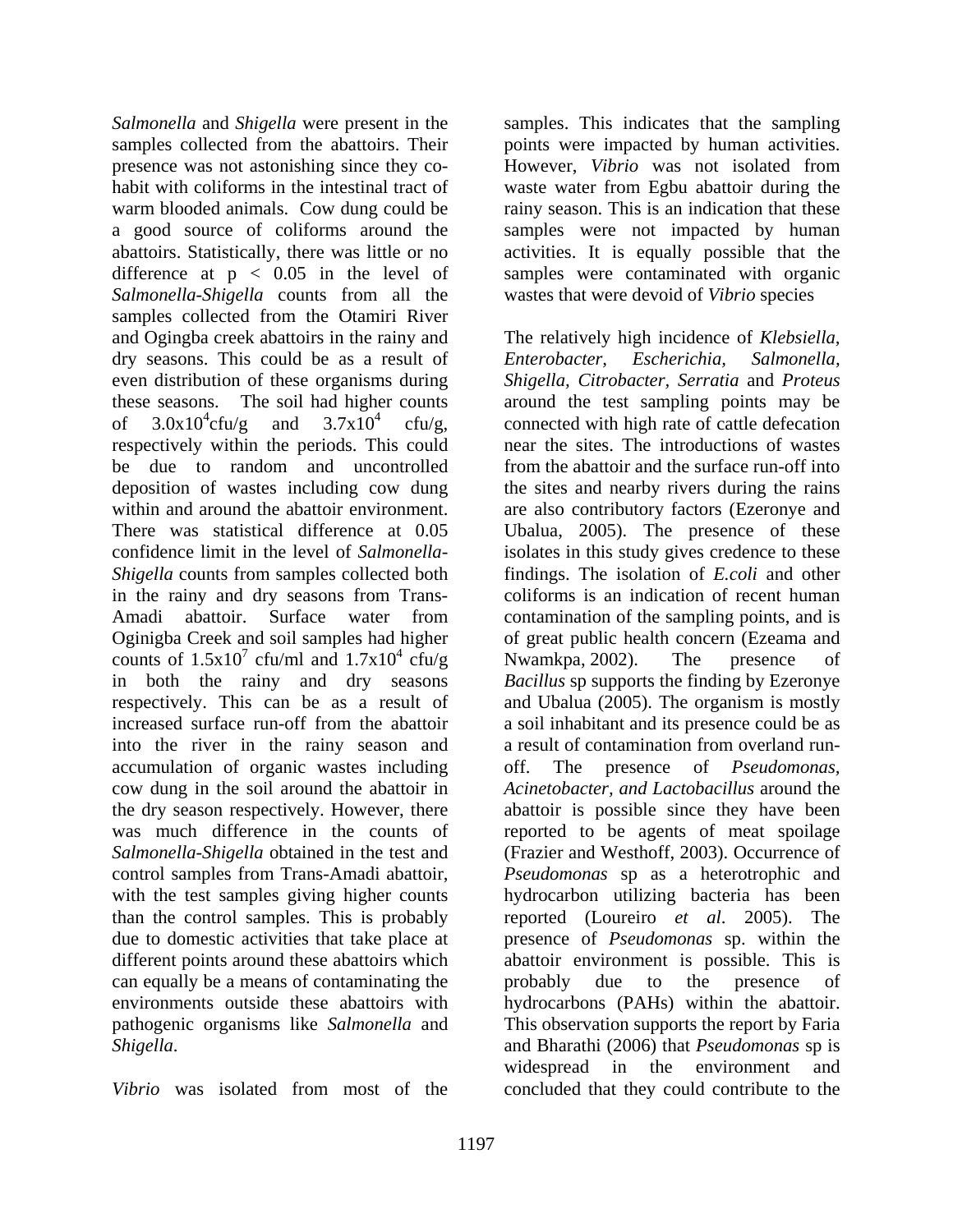oxidation of hydrocarbons in the wastes might lead to destruction of primary environment. The same reason is applicable producers and this in turn leads to to *Achromobacter* and *Acinetobacter,* which diminishing consumer populations in water. according to Leahy and Colwell (1990) are among the hydrocarbon degraders. The diminishing fish yield hence human diet incidence of *Staphylococcus* in this study is suffers. Therefore, continuous monitoring in agreement with the report by Chen *et al* should be maintained in order to promote (2001) who reported that *Staphylococcus* is and maintain a safe working environment naturally found in the hides of cattles. The recovery of *Flavobacterium* which is said to that could endanger both workers and be authochthonous to the environment, agrees with the report of Austin (1988). The isolation of *Streptococcus* sp. and *Micrococcus* sp in this study agrees with the report of Adeyemo *et al* (2002), who isolated these organisms from abattoir

Abattoir wastes pollution has adverse impacts on aquatic environment thus triggering algal blooms (eutrophication),<br>assessment of quality of water used at depletion of dissolved oxygen, destruction of habitat and fish kills, thereby reducing the population of fishes and other aquatic organisms (Meadows, 1995; Chukwu *et al.*,<br>2008). Some of the consequences of abattoir Baijnath and Y. Singh (Eds) Rebirth pollution are transmission of diseases by water borne pathogens, eutrophication of Africa: Umdaus Press), pp. 175– natural water bodies, accumulation of toxic 192. or recalcitrant chemicals in the soil, destabilization of ecological balance and negative effects on human health abatton waste water and its containmated (McLaughlin and Mineau, 1995; Sinha, 1997; Bridges et val., 2000; Boadi and Kuitunen, 2003; Amisu et al., 2003). Potential health risks from waterborne  $\omega$  abattoir. Nigeria *Int. J. Environ Stud. 64*: pathogens can exist in water contaminated by abattoir effluents (Cadmus *et al.,* 1999), Adeyemi, IG and Adeyemo, OK(2007). Waste runoff from feedlots (Miner *et al*., 1966), dairy farms (Janzen *et al*., 1974), grazed pastures (Doran and Linn 1979; Kunkel *et*  $of$  *l*<br> $cl$  1082) follow and sed amonded with 82. *al*., 1983), fallow and sod amended with poultry litter (Giddens and Barnet, 1980), grassland treated with dairy manure (McCaskey *et al*., 1971), and sewage sludge treated land (Dunigan and Dick, 1980). Pollution of water resources by abattoir

direct repercussion of this is and ensure detection when abnormalities environment occur.

## **References**

- environments. microorganisms through soil. *Wat., Air* Abu-Ashour, J., Joy, D.M., Lee, H., Whiteley, H.R. and Zelin, S. (1994). Transport of *and Soil Pollut. 75:* 141-158.
	- Adebowale, OO; Alonge, DO; Agbede, SA and Adeyemo, O (2010**)**. Bacteriological assessment of quality of water used at the Bodija municipal abattoir, Ibadan, Nigeria. *Sahel J. Vet.Sci*. 9(2): 63-67.
	- Adedipe, NO (2002**).** The challenge of urban solid waste management in Africa, in: H. Baijnath and Y. Singh (Eds) Rebirth of Science in Africa (Hatfield, South Africa: Umdaus Press), pp.  $175-$ 192.
	- Adesemoye, A.O., Opere, B.O. and Makinde, S.C.O. (2006). Microbial content of abattoir waste water and its contaminated soil in Lagos, Nigeria. *Afr. J. Biotechnol*. *5*(20): 1963-1968.
	- Adeyemi, I.G. and Adeyemo, O.K. (2007). Waste management practices at the Bodija abattoir, Nigeria. *Int. J. Environ. Stud. 64:* 71-82.
	- Management Practices at the Bodija Abattoir, Nigeria. *International Journal of Environmental Studies*, 64(1):71- 82.
	- Adeyemo, O.K., Ayodeji, I.O. and Aiki-Raji, C.O. (2002). The water quality and sanitary conditions in a major abattoir (Bodija) in Ibadan, Nigeria. *Afr. J. Biomed. Res.5:* 51-55*.*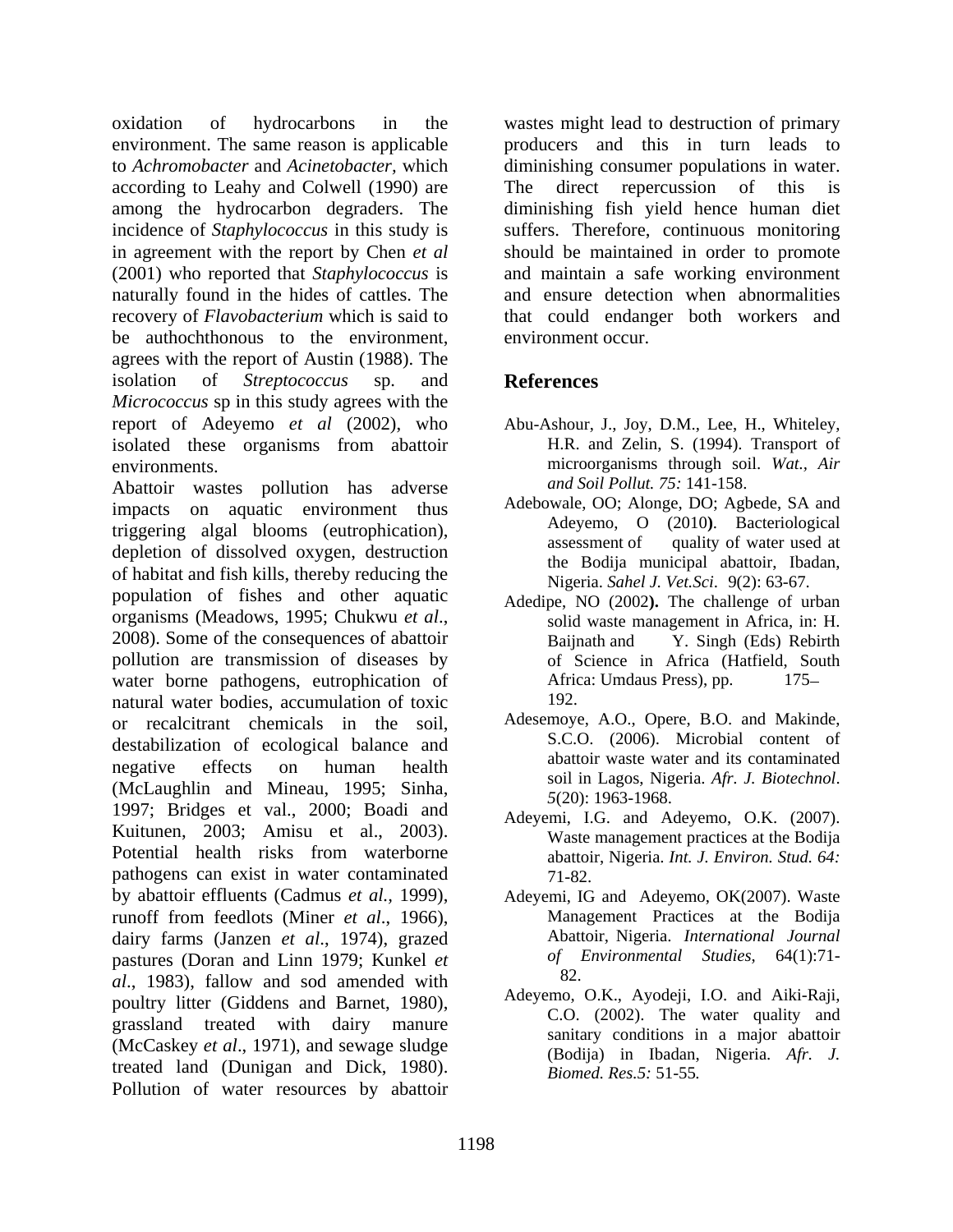- Adeyemo, OK (2002). Unhygienic operation of Cambridge.
- Amisu, KO; Coker, AO and Isokphehi, RD
- Austine, B. (1988). *Marine Microbiology*. soil," *Journal c* Cambridge University press, London. (2): 243–250 Cambridge University press, London.
- 
- Bridges, O; Bridges, JW and Potter, JF (2000). *Environ. Monit. Assess. 45:* 209-221.
- Bull, W and Roger, SS (2001). Microbial properties of abattoir effluent. Oxford,
- Cadmus, SIB; Olugasa, BO and Odundipe, GAT **(1999).** The prevalence and zoonotic Annual congress of the Nigerian Veterinary Medical Association, 65-70. Sci. 90(7): 984-989
- Chen, T.R., Hsiao, M.H, Chiou, C.S and Tsen, H.Y (2001). Development and use of PCR variation," Water Pollution outbreaks. *Int l J. Food Microbiol*. *71*: 63-
- Chukwu, O; Mustapha, H I and Abdul Gafar, H surface Water Quality 11. *Environmental*
- Coker, AO; Olugasa, BO and Adeyemi, AO *the 27th WEDC conference*, Lusaka,
- Cowan, S T and Steel, K J (1994). Manual of the Identification of Medical Bacteria.  $2<sup>nd</sup>$  Science 57 (2): 260–263

- a city abattoir in Southwestern Nigeria: Environmental implication. African (1979). Bacteriological quality of runoff *Journal of Environmental Assessment and Management,* 4(1): 23-28 *Environmental Microbiology* 37 (5): Doran, JW and Linn, DM water from pastureland," *Applied Environmental Microbiology* 37 (5): 985–991 and the state of the state of the state of the state of the state of the state of the state of the state of the state of the state of the state of the state of the state of the state of the state of the state of th
- (2003). 4*Arcobacter butzlieri* strains from Dunigan, EP and Dick, RP (1980). "Nutrient and poultry abattoir effluent in Nigeria. *East Afr. Med. J. 80*: 218-221. coliform losses in runoff from fertilized and sewage sludge-treated soil," Journal of Environmental Quality 9  $(2)$ : 243–250
- Boadi, KO and Kuitunen, M (2003). Municipal Ekundayo, E.O. and Obuekwe, C.O. (1997). solid waste management in the Accra Effects of an oil spill on soil physico metropolitan area, Ghana. *The*  chemical properties of a spill site in a *Environmentalist* 23:211-218. typical paleudult of Midwestern Nigeria. Ekundayo, E.O. and Obuekwe, C.O. (1997). *Environ. Monit. Assess. 45:* 209-221.
	- A generic comparison of the airborne Ezeama, C.F and Nwamkpa, F (2002). Studies risks to human health from landfill and incinerator disposal of municipal solid bacteriological quality of Aba river, waste. *The Environmentalist* Nigeria. *Global J. Pure Appl. Sci. 8*(4): 20:325-334. on the longitudinal profile of the 469-473.
		- London Publishing Coop. Pp 14. effluents on the heavy metals and Ezeronye,O.U and Ubalua, A.O (2005). Studies on the effect of abattoir and industrial microbial quality of Aba river Nigeria. *Afr. J. Biotech. 4*(3): 266-272.
- importance of bovine tuberculosis in Faria, D and Bharathi, L. (2006). Marine and Ibadan, Nigeria. Proceedings of the 37th Estuarine methylotrophs: Their mo. CK 2002). University control of the cambridge University Press, Cambridge University Press, Cambridge. The cambridge University Press, Cambridge. The Cambridge University Press, Cambridge. The Cambridge University Pre Estuarine methylotrophs: Their abundance, activity and identity. *Curr. Sci. 90*(7): 984-989 feedlot runoff and its nature and variation," Water Pollution
	- primers for the investigation of C<sub>1</sub>, C<sub>2</sub> and Frazier, W. C and Westhoff, D. C (2003). *Food* C<sub>3</sub> enterotoxin types of *Staphylococcus* Microbiology, 4<sup>th</sup> ed. Tata McGraw-Hill *aureus* strains isolated from food borne Publishing Company Ltd. New Delhi. Pp.  $218 - 242.$
	- 70. Gauri, SM (2004**).** Characterization of effluent B (2008). The effect of Minna Waste on  $\qquad$  applications. Food Reviews waste water from abattoirs for land applications. *Food Reviews International*, 20(3): 229-256.
	- *Research Journal* 2(6):339-342 **Giddens, J and Barnett, AP** (1980). Soil loss and (2001). Abattoir waste water quality in Southwestern Nigeria. *Proceedings of* litter," Journal of Environmental Quality microbiological quality of from land treated with poultry litter," *Journal of Environmental Quality*<br>9 (3): 518–520
	- Zambia. Loughborough University press, Janzen, JJ; Bodine, AB and L. I. Luszoz, LI United Kingdom. 329-331. (1974). A survey of effects of animal *Control Federation* 38: 1582,  $Saines 57(2) \cdot 260(262)$ wastes on street pollution from selected dairyfarms," Journal of Dairy *Science* 57 (2): 260–263
		- Kunkel, JR; Murphy, WM; Rogers, D and